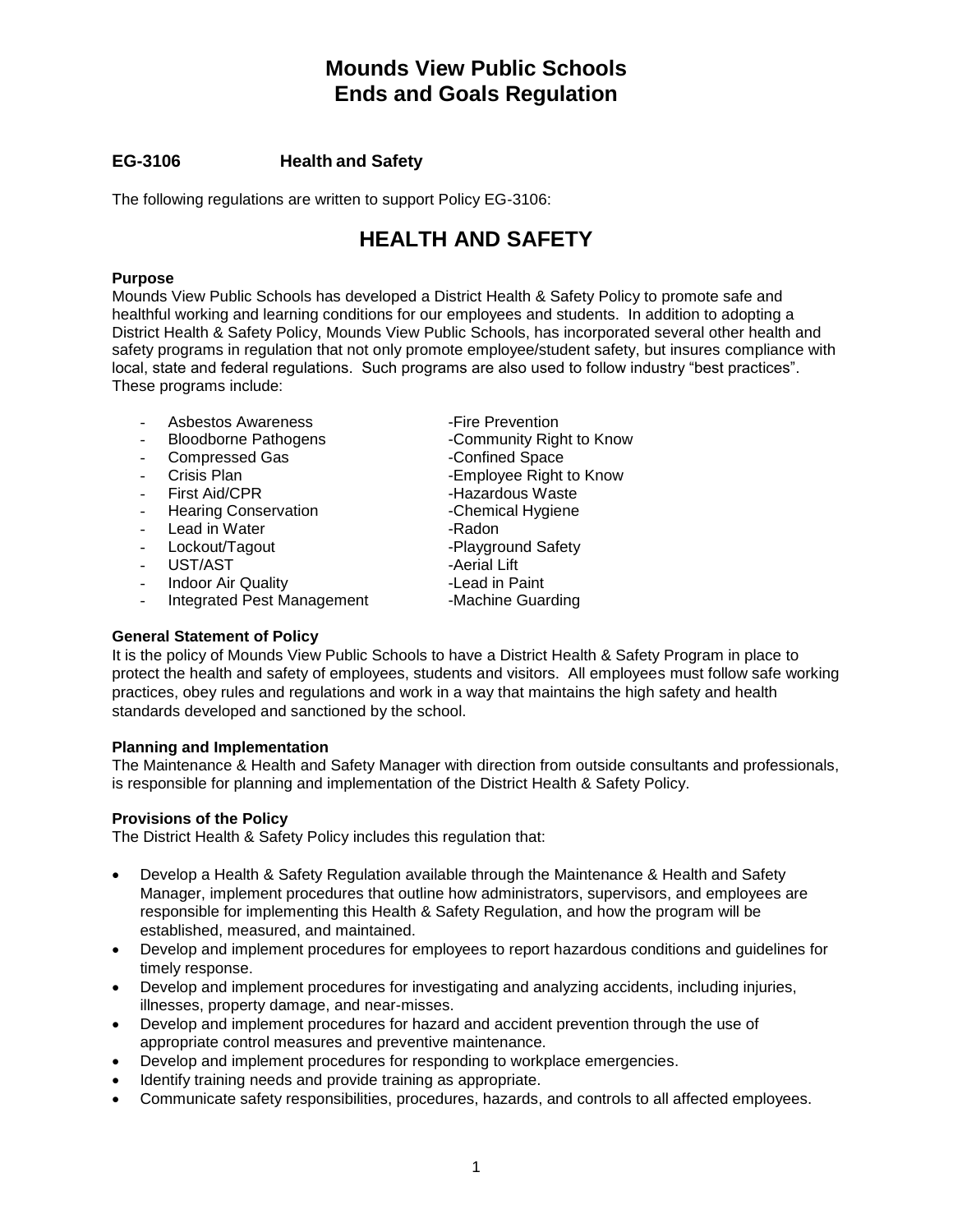# **EG-3106 Health and Safety (continued)**

- Organize a safety committee and hold meetings at least quarterly.
- Assess internal and external resources that may be necessary (human, financial, outside resources) to implement this program.

## **Roles and Responsibilities**

Employees and students, including supervisors and senior administration, must adhere to the environmental, health, and safety rules and regulations as established by the district. Assigned responsibilities are listed below:

- **Administrators** (including board members, superintendent, principals, and business managers) show commitment to health and safety by the following:
	- **•** Provide leadership and resources needed to carry out the stated school objectives.
	- **E** Establish rules and programs to promote safety and communicate these to all employees.
	- **EXECT** Assign clear responsibilities for the various aspects of safety and give employees authority to perform their duties.
	- **■** Identify health and safety training needs, and support training efforts.
	- **Enforce health and safety rules and regulations, and record violations of rules.**
	- **•** Promote a positive attitude toward safety and health.
	- **•** Provide employees with all required personal protective equipment.
	- **EXECTE:** Listen to employee concerns and follow through to correct hazards.
	- Participate in and/or support the safety committee.
	- Encourage employee involvement in environmental, health, and safety activities.
	- Conduct and/or support accident/incident investigations, and review accident/incident reports.
	- Require good housekeeping.
	- Require the district preventive maintenance program be established and followed.
	- **•** Train employees on what to do in emergency situations.
	- Review the Health & Safety Policy annually with input from the safety committee, make appropriate revisions, and communicate revisions throughout the organization.
- **Supervisors** show commitment to environmental, health, and safety by the following:
	- **EXECTE 10 EXECTE 10 FOR 10 FEAT** Learn and follow safety instructions.
	- Employee representatives participate in the safety committee.
	- **EXECT** Take the initiative to correct known or suspected unsafe conditions, or unsafe acts, if within your control or expertise.
	- Report observed health and safety hazards to an administrator or safety committee member.
	- Report all accidents/incidents, including property damage and near-misses, to administration immediately upon occurrence.
	- Wear personal protective equipment as required for protection, and maintain the equipment in a sanitary manner.
	- Participate in health and safety training as necessary.
	- Participate in accident investigations and workplace inspections as requested by administration.
	- Review any safety communications distributed by the employer.
- **Employees** show commitment to environmental, health, and safety by the following:
	- **•** Follow school safety policies, rules, and regulations.
	- Learn and follow safety instructions prior to start of work.
	- Participate in the district's safety committee.
	- Report unsafe conditions to supervisor or safety committee member.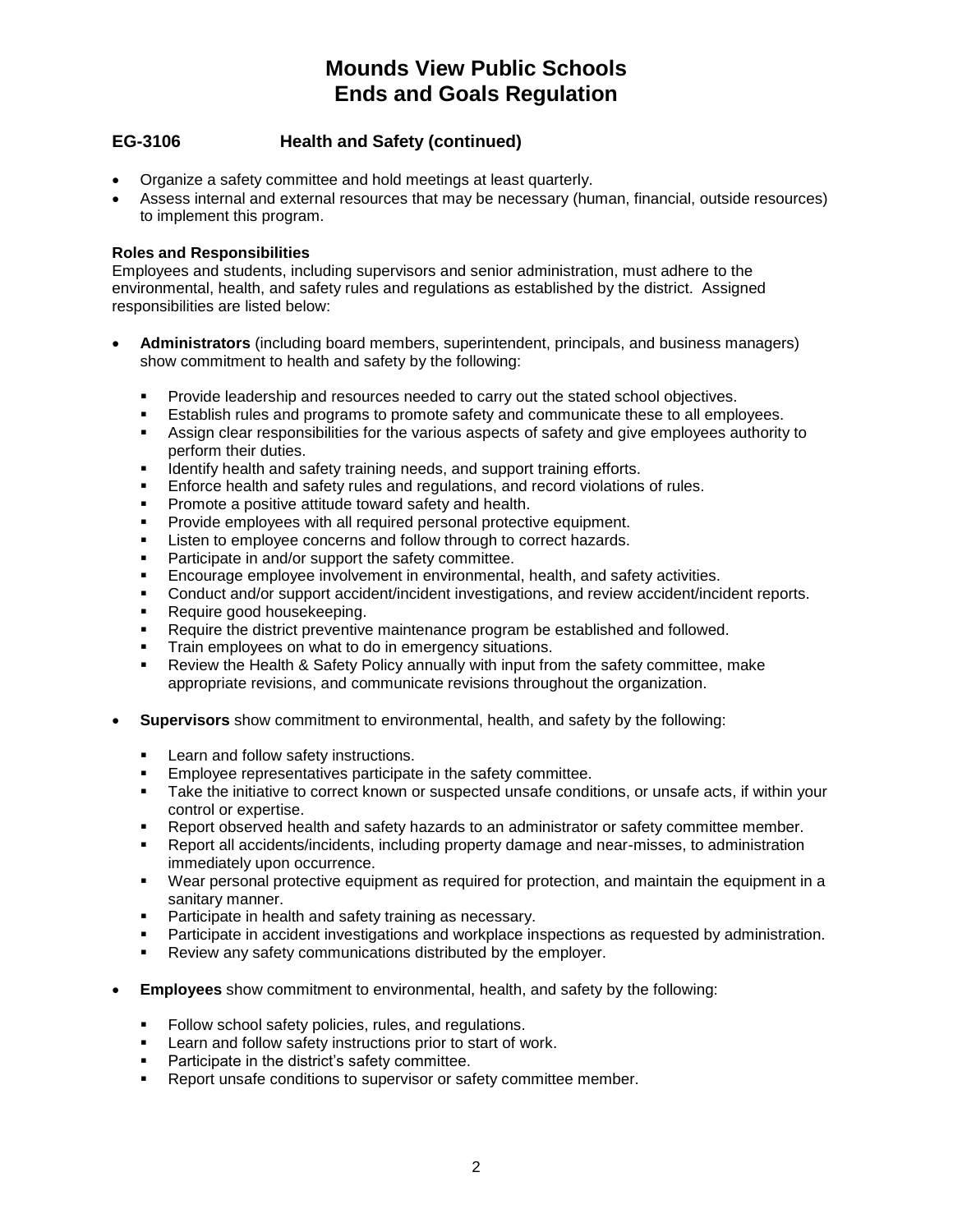# **EG-3106 Health and Safety (continued)**

- Wear personal protective equipment as required for their protection and maintain the equipment in a sanitary manner.
- **•** Participate in health and safety training as necessary.
- Review any safety materials distributed by the district.
- **The Safety Committee** is responsible for the following:
	- Conduct quarterly meetings to review accident reports, identify potential hazards, and address safety concerns raised by employees or administration.
	- Participate in accident investigations.
	- Participate in work area safety inspections as needed.
	- **•** Provide input for creation of workplace safety and health rules.

## **Hazard Identification, Analysis, and Control**

Mounds View Public Schools proactively identifies potential hazards, analyzes potential solutions, and implements controls as soon as feasible. To accomplish this, we:

- Conduct safety inspections of work areas on a regular basis:
	- Employees visually inspect their work areas on a daily basis.
	- Mock OSHA inspections are conducted on an annual basis.
- Conduct assessment of routine and new potentially hazardous tasks.
- Investigate equipment for potential safety and health problems prior to purchasing.
- Document whether new equipment/materials are designed with appropriate safety controls, or can be modified to comply with applicable regulations. (e.g. Machine Guarding)
- Evaluate health and safety implications when planning for remodeling or construction.
- Substitute with less hazardous or non-hazardous materials or processes when feasible.
- Solicit employee and safety committee input regarding hazard abatement options.
- Establish work orders for safety items, and assign high priority to these work orders.
- Follow a preventative maintenance program for equipment.

#### **Hierarchy of Controls for Hazard Abatement**

Mounds View Public schools works to prevent and control potential hazards within and outside the buildings by utilizing the following hierarchy:

- Engineering Controls wherever possible, we eliminate the hazard; for example, removing old, unused chemicals that may cause undue harm or reactions, or removing chemicals that, by their nature, require an eyewash station. We also attempt to substitute, when feasible, non-hazardous substances, and low-hazard equipment. Guarding and ventilation are other examples of engineering controls.
- Administrative Controls we encourage employees to follow safe work practices with equipment and in the course of their general duties. The health and safety rules are to be followed by administration, employees, and visitors. Affected employees are trained in job-specific safety. Job rotation is another example of administrative controls.
- Personal Protective Equipment (PPE) when it is not possible to eliminate hazards, it may be necessary to wear personal protective equipment such as gloves, goggles, boots, and/or earplugs. Employees are required to wear PPE when dealing with certain hazardous situations and are trained on equipment as it is assigned.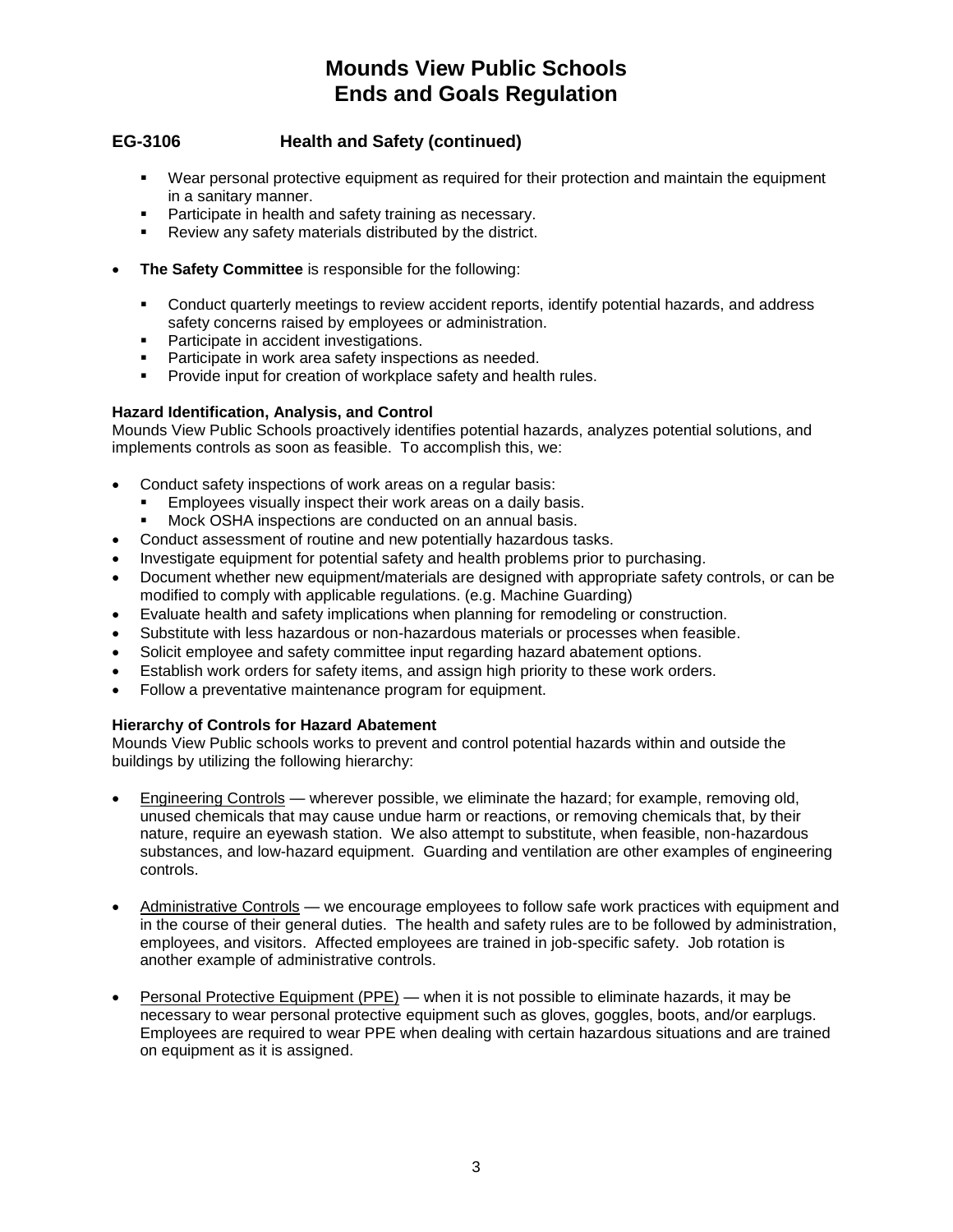# **EG-3106 Health and Safety (continued)**

## **Communication**

Mounds View Public Schools regards communication of health and safety issues as a continual process. Health and safety procedures are communicated through safety training at the beginning of an employee's new job assignment, whenever material, process, or procedural changes are implemented, and whenever the employer notices deficiencies in safe work practices.

In addition to training, posters, employee handbooks, handout materials and computer-based learning may also be utilized to communicate job safety and health information.

Safety communication also takes place through distribution of safety committee meeting minutes, which includes accident information, reported employee concerns, inspection findings, and status updates on safety items.

#### **Training**

Employees will be trained initially and annually on safety topics pertinent to their job tasks in the district. Training may include lecture and/or computer based training. The date of training, the training agenda, the name of the trainer and a sign-in sheet will be retained for each training session. Computer based training records are kept electronically.

#### **Accident Investigation**

Employees should immediately notify administration of any workplace accident or injury. When a medical emergency exists, any employee may immediately contact emergency medical responders by calling 911. Injuries that occur on the job, even minor injuries, must be reported to administration. The employee's supervisor or the buildings workers compensation contact person will complete the First Report of Injury Form and submit it to the districts Human Resources office. First Report of Injury forms are used to notify the Workers Compensation carrier. Recordable injuries are also entered on the OSHA 300 log by the Human Resources department.

The purpose of the accident and injury investigation is to determine the cause of the accident and identify steps to take to prevent a similar accident. The purpose is not to assign blame. Mounds View Public Schools investigates all events that have caused injury, illness, or property damage. The primary goal of accident investigations is to reduce and/or eliminate injurious situations.

In addition, OSHA 300 Logs will be reviewed quarterly at safety committee meetings, with employee names remaining anonymous.

The records are kept in the district office. Medical records will be confidential and kept in the district office for a period of thirty years after employment ends.

Following are the procedures for implementing an accident investigation (after first aid or emergency care is given):

- Inspect the accident scene (take pictures, notes, secure the area, survey physical materials)
- Interview injured person(s) and/or witnesses using the Accident Investigation Form (be careful not to place blame on any individual)
- Determine the cause of the accident/near-miss, if possible
- Identify corrective action and take action to resume operations
- Prepare report
- Follow up with Safety Committee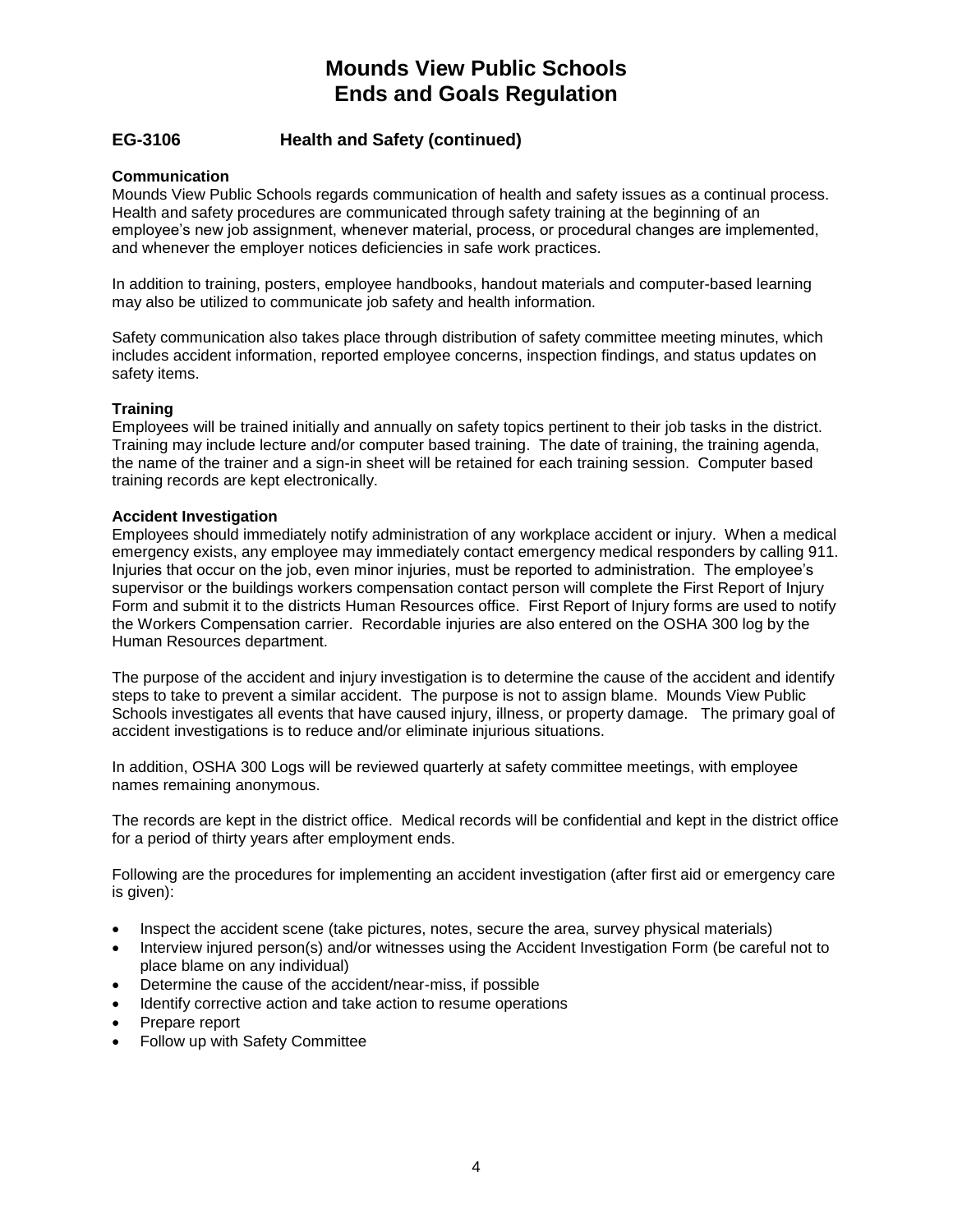**EG-3106 Health and Safety (continued)**

# **STUDENT MEDICATIONS**

Recognizing that some students have health conditions that require medication during the school day, the following provisions are established to provide for the safe administration of all medication administered or taken at school. **Medication will be administered by the Health Assistant or other trained staff member under the supervision of the Licensed School Nurse.** Medication will be kept in a locked cabinet unless the student is authorized to carry and self-administer own medication. **There is no school supply of any medication with the exception of epinephrine for emergency use.**

## **PRESCRIPTION MEDICATION**

**Short Term Medication** needed for 10 days or less may be administered as prescribed by physician/licensed prescriber with written parent/guardian permission and instructions.

**Long Term Medication or medication administered on an "as needed" (prn) basis** will be administered only with written authorization of both physician/licensed prescriber and parent guardian. (Authorization Form available from the school health office.) Authorization must be renewed on a yearly basis. A verbal order from licensed prescriber to Licensed School Nurse will be honored for 48 hours.

**Prescription medications sent to school must be in a current pharmacy container with the following information on the label:** (Pharmacy will supply a duplicate, labeled container for school use upon parent/guardian request) Student name Medication name, strength, amount to be given, dispensing date, directions for use

Physician/licensed prescriber name

Pharmacy name, address, phone number

**Self Administration of prescription medication by student (for management of e.g. Diabetes, Asthma, Severe Allergies):** When appropriate a student may carry and selfadminister a prescribed medication upon completion of the **Self-administration of Prescription Medication** form by parent/guardian and student and assessment by the Licensed School Nurse. Physician/licensed prescriber instructions and guidelines will be incorporated into the student's plan. Medications covered by the Federal Narcotics Act (e.g. Ritalin/Methylphenidate, Adderall, Concerta, Dexedrine, Codeine) will only be administered in the health office.

## **OVER-THE-COUNTER (OTC) MEDICATION**

**Over-the-counter (OTC) medication** (e.g. cough/cold remedies, antihistamines, pain relievers) may be administered with written parent/guardian permission and instructions.

#### **Over-the-counter (OTC) medication must be supplied by the parent/guardian in the original container with an intact manufacturer label. There is no school supply of any medication.**

**Self-administration of over-the-counter (OTC) medication:** Senior High students (grades 9- 12) may, with parent/guardian knowledge and approval, carry and self-administer OTC medication. Medication must be carried **in the original container with an intact manufacturer label.** 

**Students are prohibited from sharing any medication, including over-the-counter (OTC) medications with another student. Violation of this regulation will be considered a violation of the Student Rights and Responsibilities Policy/Regulation EG-3109.**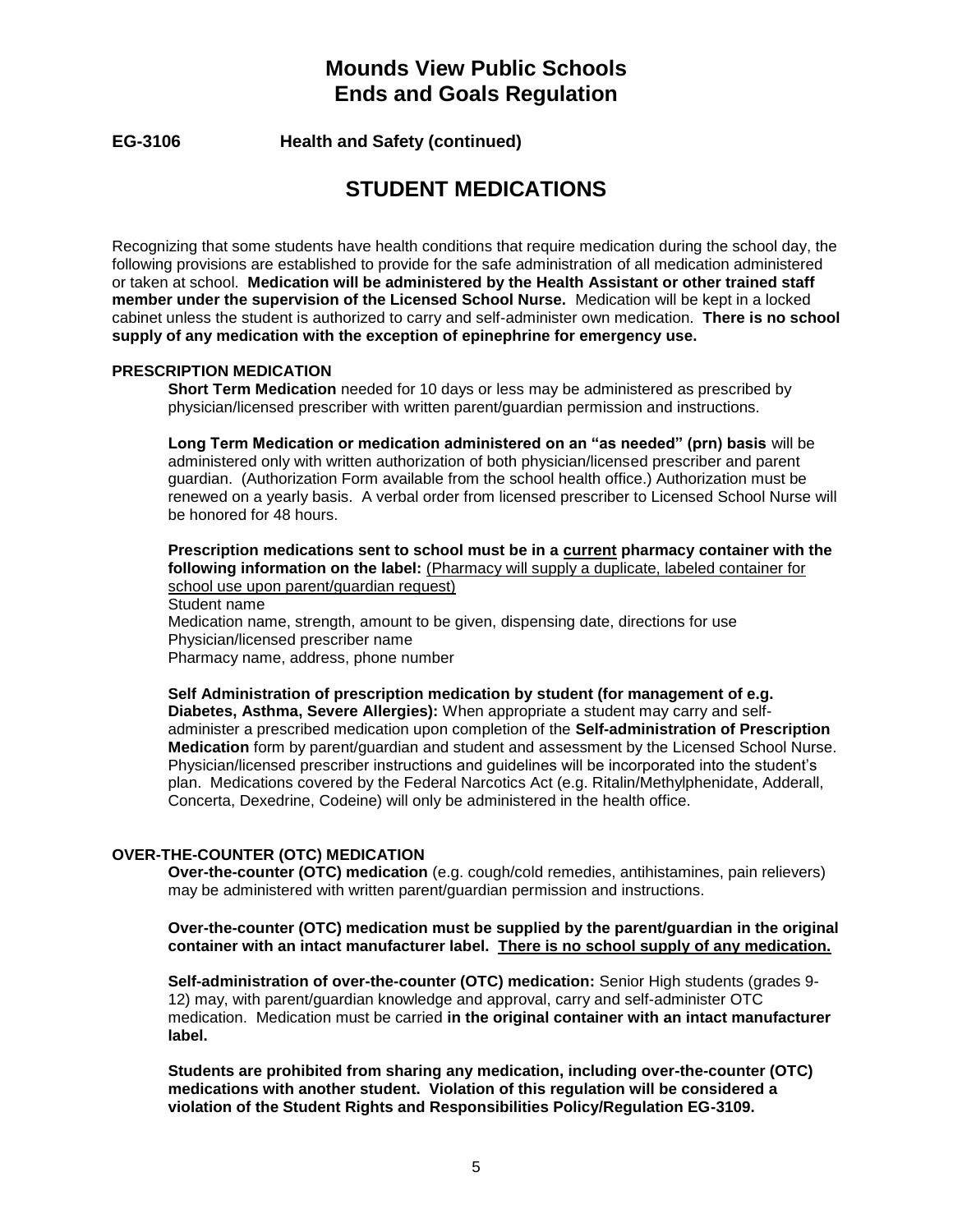# **EG-3106 Health and Safety (continued)**

**REFUSAL TO ADMINISTER MEDICATION:** School may refuse to administer any medication on the recommendation of the Licensed School Nurse in the following situations:

Amount of medication to be given exceeds the recommended daily dose.

Medication is not listed in prescription/non-prescription fomularies.

If parent/guardian permission for Licensed School Nurse to communicate with licensed prescriber is denied.

**MEDICATION CHANGES:** The parent/guardian is responsible to notify the Licensed School Nurse and obtain the appropriate physician/licensed prescriber authorization.

**DISCONTINUED MEDICATION;** The parent/guardian is responsible to notify the Licensed School Nurse when medication administered at school is discontinued. Medication will be returned to parent/guardian upon request or destroyed.

**END OF YEAR:** Unused medication be returned to parent/guardian upon request or destroyed.

# **STOCK SUPPLY OF EMERGENCY EPINEPHRINE**

The District will obtain and possess epinephrine auto-injectors to be maintained and administered by trained school personnel to a student or other individual if, in good faith, it is determined that person is experiencing anaphylaxis.

Administration of this emergency medication may take place regardless of whether the student or other individual has a prescription for an epinephrine auto-injector.

#### **TRAINING**

The building principal and licensed school nurse will identify appropriate staff to be trained at each school site.

Training for designated school staff will be conducted by the licensed school nurse at least annually and will include:

- Signs and symptoms of anaphylaxis
- Common anaphylaxis triggers
- Appropriate administration of epinephrine, including dosage differentiation
- Activation of emergency personnel
- Follow-up and notification procedures

#### **STORAGE/ACCESS**

Stock epinephrine will be clearly labeled and stored in a location that will be secure, but accessible by trained personnel during the school day only. Specific storage decisions will be made by the building principal and licensed school nurse at each site.

A minimum of one epinephrine auto-injector will be available at each school site.

# **BLOODBORNE PATHOGEN EXPOSURE CONTROL PLAN**

These regulations will govern enforcement of Bloodborne Pathogens Standard, 29CFR 1910.1030.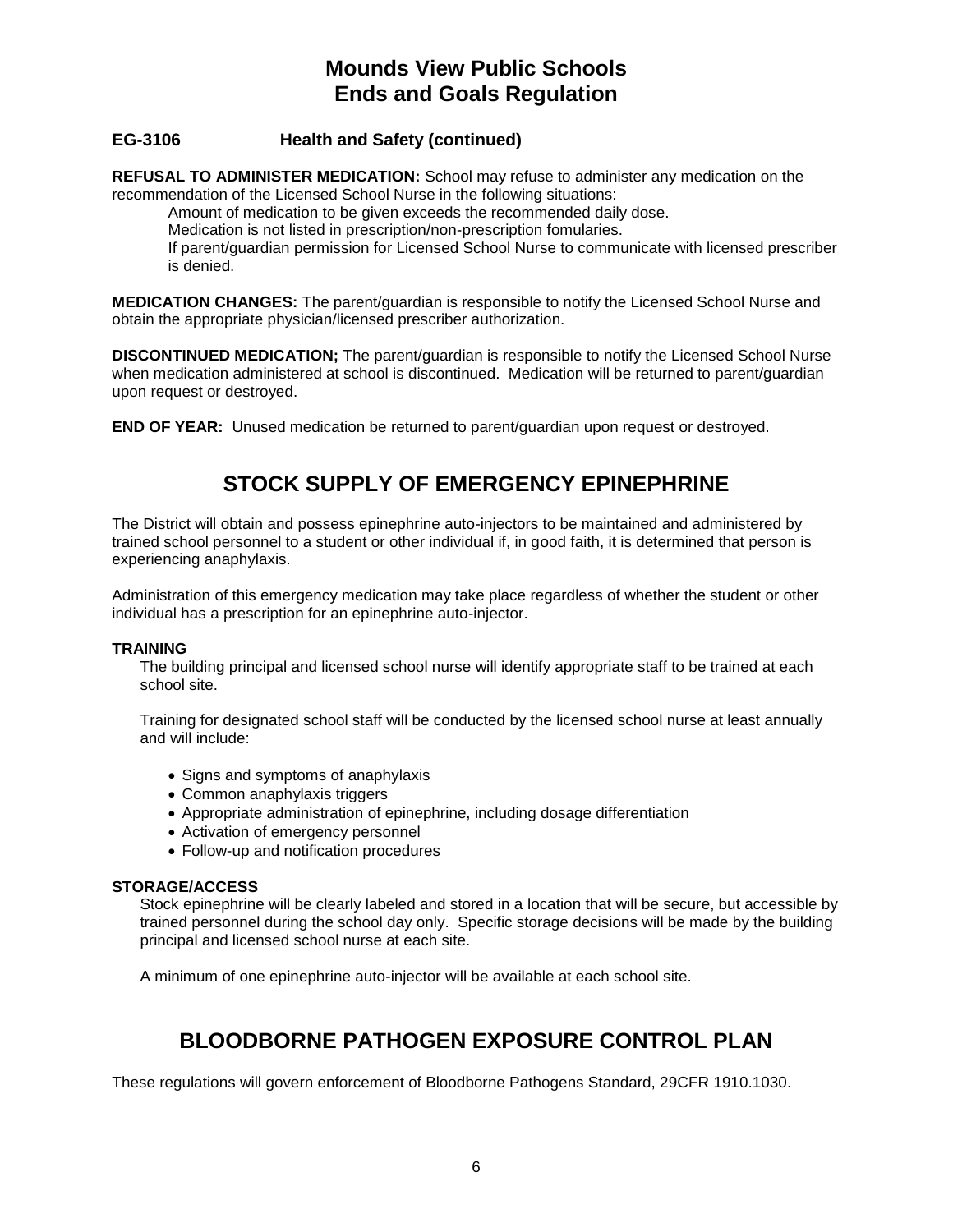# **EG-3106 Health and Safety (continued)**

## **JOB CLASSIFICATIONS WITH OCCUPATIONAL EXPOSURE RISK**

All employees in the following job classifications have been identified as having occupational exposure risk to bloodborne pathogens:

- 1. School Public Health Nurses
- 2. Substitute School Public Health Nurses
- 3. Health Assistants and Health Assistant Backups
- 4. Coaches of contact sports
- 5. Special Education employees who work with students who behave aggressively (i.e. biting and scratching) or who work with students needing diapering and suctioning

## **TASKS AND PROCEDURES WITH OCCUPATIONAL EXPOSURE RISK**

The following tasks and procedures have been identified as posing potential risk of exposure to infectious materials for bloodborne pathogens.

- 1. Administering of medications by parenteral route (intradermal, subcutaneous, intramuscular or intravenous)
- 2. Monitoring of blood glucose levels
- 3. Providing first aid for injuries where blood is present
- 4. Cleaning up body fluid spills
- 5. Suctioning and lavaging of oral or tracheal secretions
- 6. Performing any procedure or task that involves the handling or likely exposure to: blood, semen, vaginal secretions, or any body fluid that is visibly contaminated with blood as well as all body fluids in situations where it is difficult to identify the content

## **INFORMATION AND TRAINING**

- 1. Independent School District #621 will ensure that all employees with occupational exposure risk participate in a training program during working hours at no cost to the employee.
- 2. Training will be provided at the time of initial assignment to tasks where risk of occupational exposure may take place. All current personnel with occupational exposure risk will be trained as soon as possible after the OSHA effective date and at least annually thereafter.
- 3. The District training program consists of the specific elements required by OSHA and shall cover the following:
	- A. A copy of the standard and an explanation of contents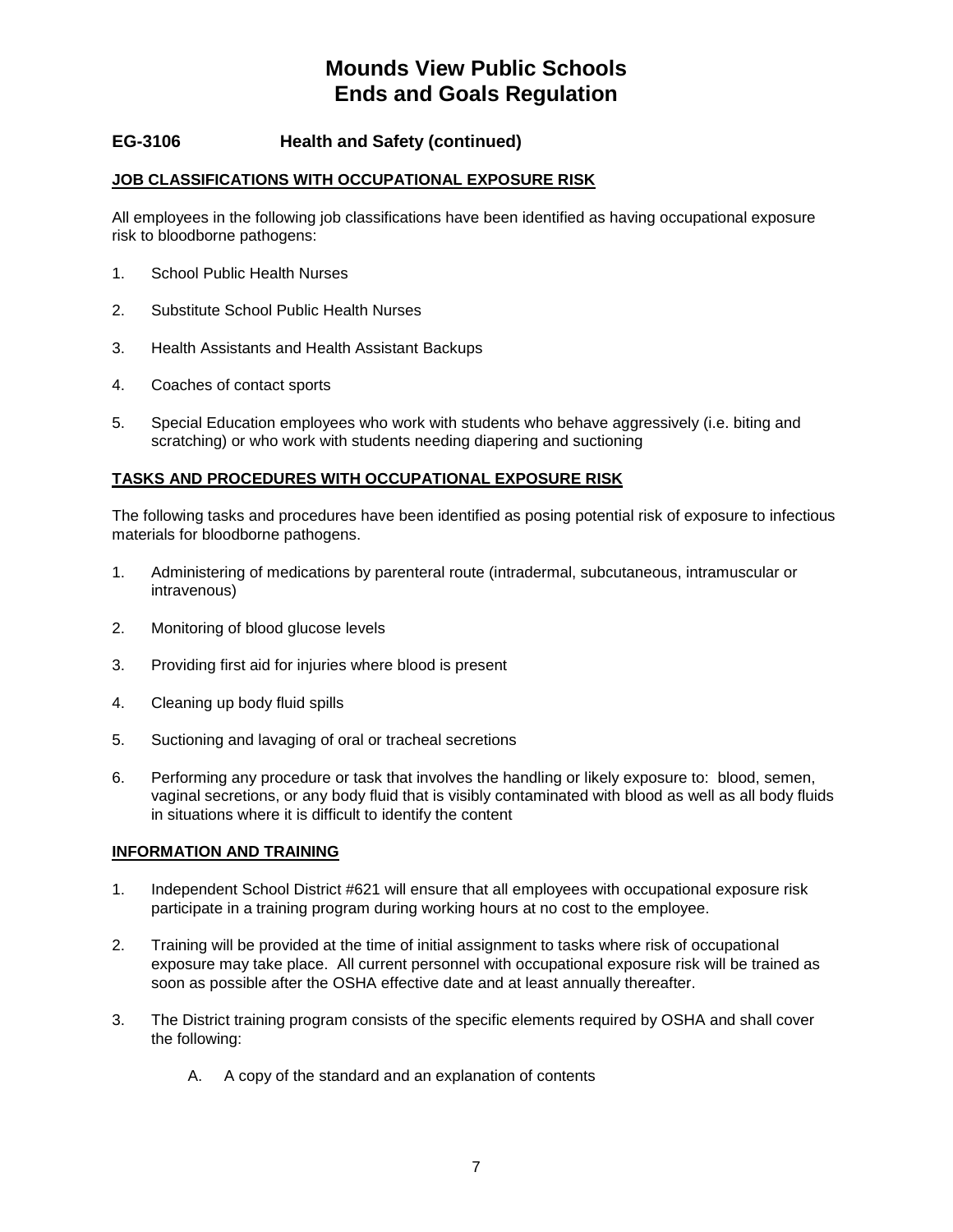# **EG-3106 Health and Safety (continued)**

- B. A discussion of the epidemiology and symptoms of bloodborne disease
- C. An explanation of the modes of transmission of bloodborne pathogens
- D. Anexplanation of the Mounds View School District Bloodborne Pathogen Exposure Control Plan and a method of obtaining a copy
- E. The recognition of tasks that may involve exposure
- F. An explanation of the use and limitation of methods to reduce exposure; for example, work practices and personal protective equipment
- G. Information on the use of gloves
- H. Information on the hepatitis B vaccination, including efficacy, safety, method of administration and benefits as well as the location and procedure for receiving the costfree vaccination
- I. Information on the appropriate action and persons to contact in an emergency involving blood or other potentially infectious materials
- J. An explanation of the procedures to follow if an exposure incident occurs, including the method of reporting and medical follow-up
- K. Information on the evaluation and follow-up required after an employee exposure incident
- L. An explanation of the signs and labels

## **PROCEDURES**

- 1. Precautions should be taken by employees to protect any open breaks in the skin of the hands, including cuts and abrasions, with an appropriate bandage and gloves. These preventive measures should be initiated prior to attending to activities with potential for exposure.
- 2. Gloves shall be worn when it can be reasonably anticipated that the employee may have hand contact with blood, other potentially infectious materials, mucous membranes and when handling or touching contaminated items or surfaces. Disposable single use gloves shall be replaced as soon as practical when contaminated and will not be washed or decontaminated for re-use. Utility gloves, such as "Rubbermaid" cleaning gloves may be used and washed for cleaning purposes. Disposable gloves and utility gloves must be discarded if they are torn, punctured or exhibit other signs of deterioration.
- 3. Eye/nose/mouth protection shall be worn whenever there is a risk of contamination from blood or body fluid splashes, spray or spatter.
- 4. Resuscitation mouthpieces will be available for use in areas where need is predicted.
- 5. Any reusable devices will be sterilized or disinfected with an Environmental Protection Agency (EPA) approved disinfectant. Disposable materials will be put in a biohazard-labeled (red bag) waste container.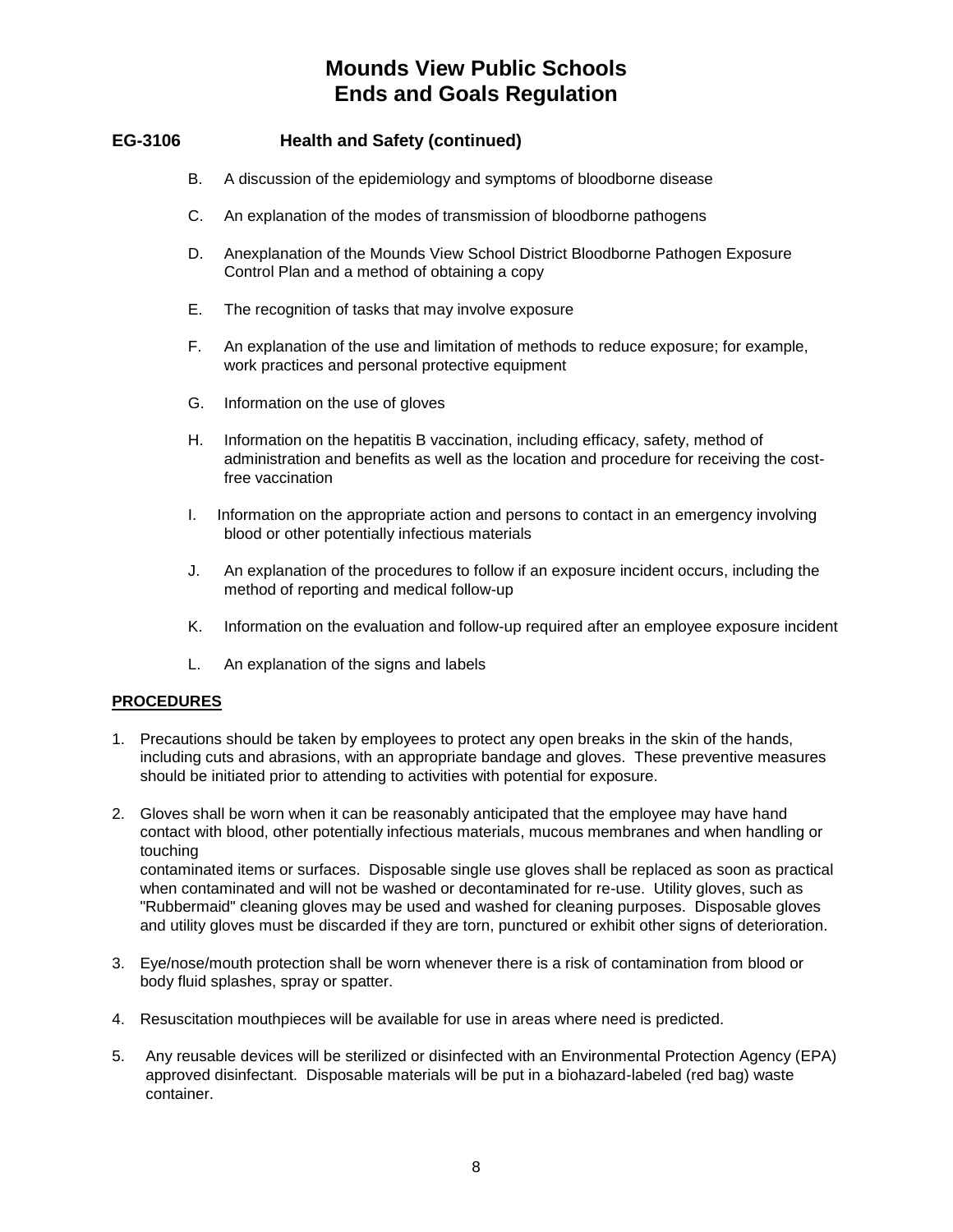# **EG-3106 Health and Safety (continued)**

6. Needles will not be bent, broken, recapped or manipulated. Needles and sharps will be disposed of in a puncture-resistant container located as close as possible to the area of use. A sharps container will be located in the health office.

 Broken glassware will not be picked up directly with the hands. It will be cleaned up using a mechanical device and disposed of in a puncture proof container.

## **DECONTAMINATION**

- 1. Personal
	- a) Employees should wash hands when arriving at work, before and after each potential risk of exposure (including before and after using latex gloves), after use of toilet facilities, before eating and serving food, before and after diaper changing and prior to leaving work.
	- b) Skin surfaces will be washed after accidental exposure to blood or body fluids.
	- c) If soap and water are not available, an antiseptic towelette or an antiseptic hand cleaner and clean paper towels shall be used. Hands are to be washed with soap and running water as soon as feasible.
- 2. Cleaning and Decontamination of Spills
	- a) Chemical germicides that are approved for use as hospital disinfectants (tuberculocidal), when used at recommended dilutions, will be used to decontaminate spills of blood and other body fluids.
	- b) Contaminated areas will be flooded with liquid germicide before cleaning, soaked up with disposable towels and then decontaminated with fresh germicidal chemical after cleaning.
	- c) Utility or disposable latex gloves must be worn during the cleaning and decontamination procedure.
	- d) A fresh mixture of a 1:10 bleach solution will be mixed as needed and be available to staff in the health office or in the custodial/office area.
- 3. Reusable Instruments and Equipment
	- a) Reusable instruments and equipment will be cleaned with gloved hands.
	- b) These items will be soaked as soon as possible in an EPA approved sterilant or disinfectant and not scrubbed so as to prevent spatter of particles into the air.
	- c) These items will be reprocessed by sterilization methods or high level disinfectant appropriate for the type of instrument. Manufacturers' instructions for recommended disinfectant/sterilization procedures will be followed and listed on reusable equipment.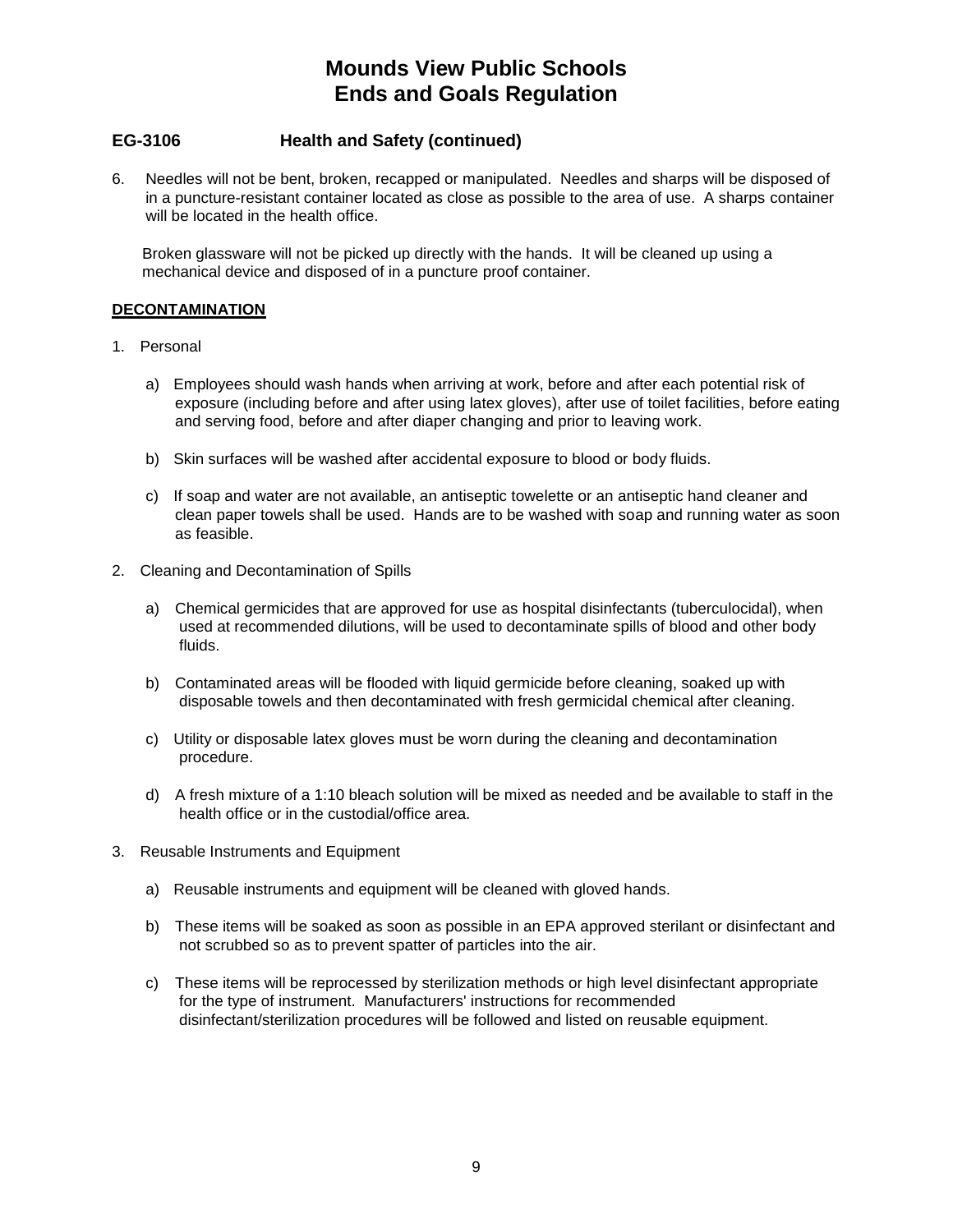# **EG-3106 Health and Safety (continued)**

- 4. Linen and Clothing
	- a) Linen which is soiled with blood or other infectious body fluids will be handled with gloved hands and put directly into a red or biohazard labeled bag for disposal.
	- b) Contaminated clothing will be removed as promptly as possible and placed in a red or biohazard labeled bag.
		- 1) Contaminated clothing of injured person is sent with him/her.
		- 2) Contaminated clothing of care giver will be cleaned or replaced at no cost to the employee.
- 5. Routine Cleaning of Surfaces
	- a) Routine cleaning of furniture and floors is sufficient for inactivation of microorganisms.
	- b) Cleaning of walls, blinds and curtains is recommended only if they are visibly soiled.
	- c) Trash waste and disposable articles soiled with blood or other infectious body fluids will be bagged.

## **HEPATITIS B VACCINE AND POST-EXPOSURE FOLLOW-UP**

The Mounds View School District shall make available the hepatitis B vaccination series and post exposure follow-up to all employees who have the potential for risk of occupational exposure, and/or to employees who have had an exposure incident.

The Mounds View School District shall ensure that all medical evaluations and procedures including the hepatitis B vaccination series and post exposure follow-up, including prophylaxis are:

- 1. Made available at no cost to the employee
- 2. Made available to the employee at a reasonable time and place
- 3. Performed by or under the supervision of a licensed physician or by or under the supervision of another appropriate licensed health care professional
- 4. Provided according to the recommendation of the U.S. Public Health Service

All laboratory tests shall be conducted by an accredited laboratory at no cost to the employee.

Hepatitis B vaccination shall be made available after the employee has received the training in occupational exposure and within 10 working days of initial assignment to all employees who have occupational exposure unless the employee has previously received the complete hepatitis B vaccination series, antibody testing has revealed that the employee is immune or the vaccine is contraindicated for medical reasons.

If the employee initially declines hepatitis B vaccination but at a later date, while still covered under the standard, decides to accept the vaccination, the vaccination shall then be made available at no cost to the employee.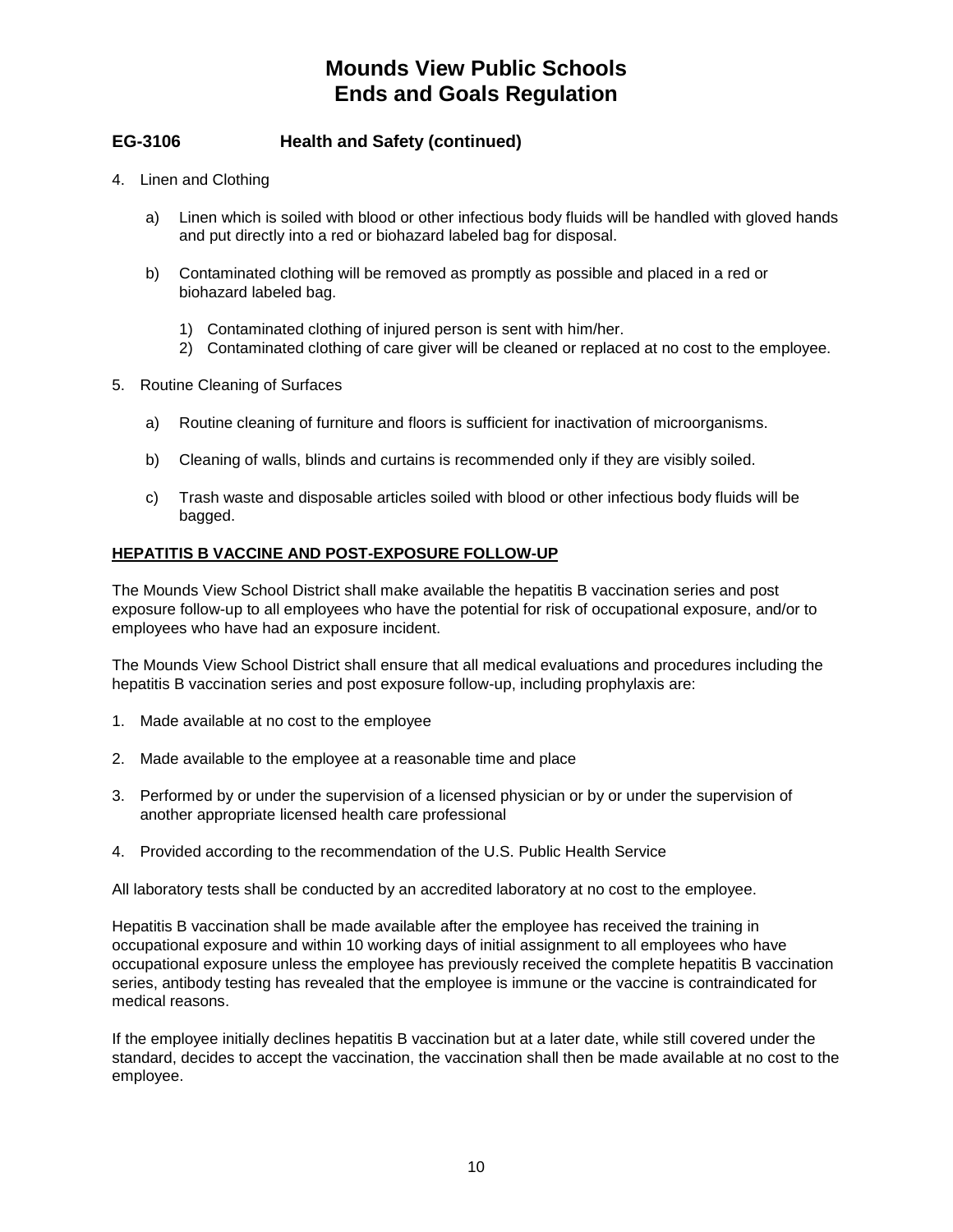# **EG-3106 Health and Safety (continued)**

All employees who decline the offer of hepatitis B vaccination shall sign the required OSHA waiver indicating their refusal.

If at some future date, the U.S. Public Health Service recommends a routine booster dose of hepatitis B vaccine, such booster doses shall be made available at no cost to the employee.

1. Post Exposure Procedure and Medical Evaluation

All employee exposure incidents shall be reported, investigated and documented when an employee incurs an exposure incident. The exposed employee shall immediately receive a confidential medical evaluation and follow-up, including at least the following elements:

- a) Document the route of exposure and the circumstances under which the incident occurred.
- b) Identify and document the source individual, unless it can be established that identification is infeasible or prohibited by state or local law.
- c) The source individual's blood shall be tested as soon as feasible and after consent is obtained in order to determine HBV and HIV infectivity. If consent is not obtained, the Mounds View School District shall establish that legally required consent cannot be obtained. When the source individual's consent is not required by law, the source individual's blood, if available, shall be tested and the results documented.
- d) When the source individual is already known to be infected with HBV or HIV, testing for the source individual's known HBV or HIV status need not be repeated.
- e) Results of the source individual's testing shall be made available to the exposed employee, and the employee will be directed not to disclose the identity and infectious status of the source individual. Failure to comply with the directive will be considered insubordination.
- 2. Collections and testing of blood for HBV and HIV serological status will comply with the following:
	- a) The exposed employee's blood shall be collected as soon as feasible and tested after consent is obtained.
	- b) The employee will be offered the option of having his/her blood collected for testing of HIV/HBV serological status. The blood sample will be preserved for up to 90 days to allow the employee to decide if the blood should be tested for HIV serological status.

All employees who incur any exposure incident will be offered post-exposure evaluation and followup in accordance with the OSHA standard. All post exposure follow-up will be performed by Group Health, Inc. or the health care provider of the employee's choice. The health care provider is provided with the following:

- a) Written description of exposed employee's duties as they relate to the exposure incident
- b) Written documentation of the route of exposure and circumstances under which exposure occurred
- c) Results of the source individuals blood test, if available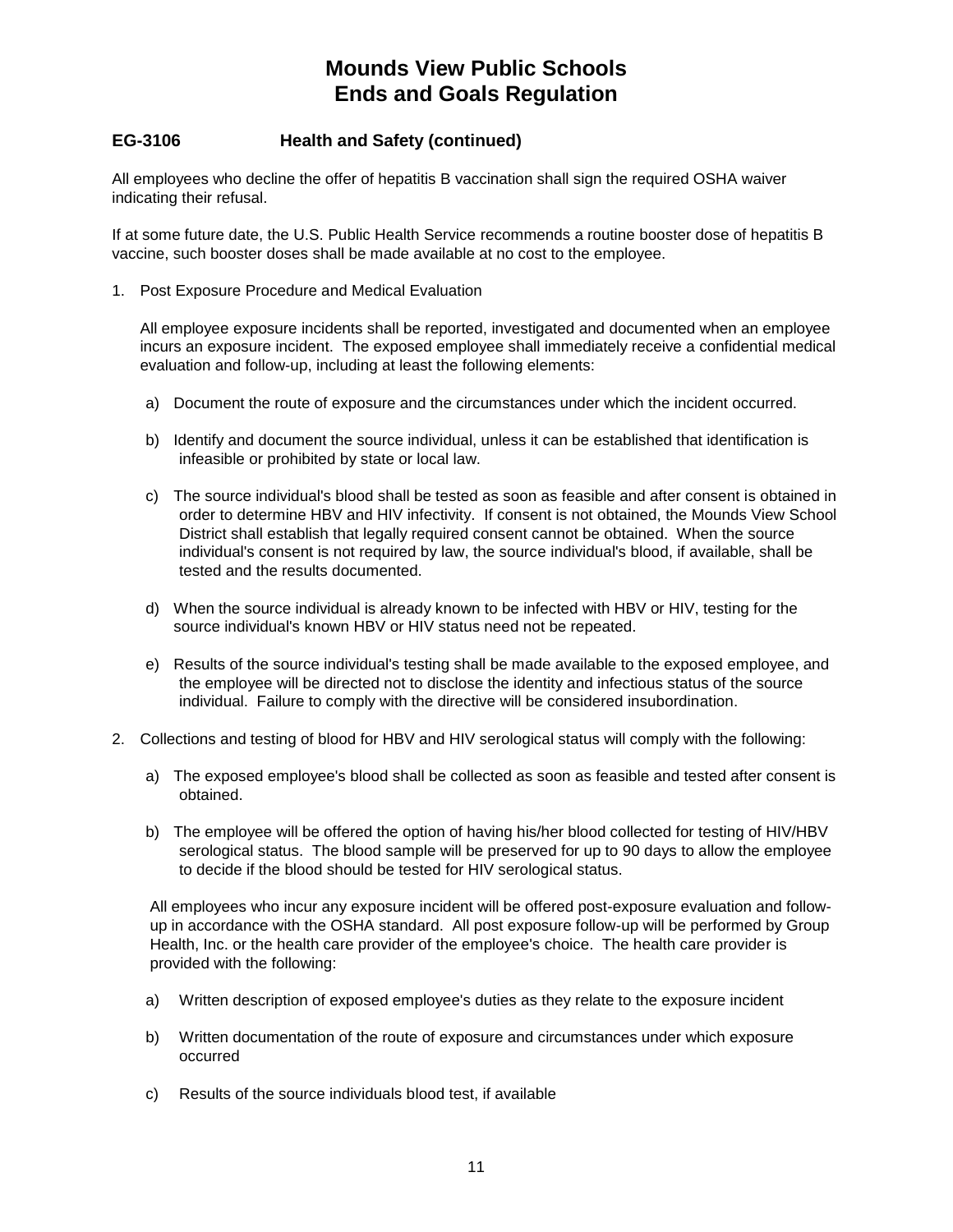# **EG-3106 Health and Safety (continued)**

- d) All medical records relevant to the appropriate treatment of the employee including vaccination status
- 3. Health Care Professional's Written Opinion

The Mounds View School District shall obtain and provide the employee with a copy of the evaluating health care professional's written opinion as soon as feasible after the completion of the evaluation.

The health care professional's written opinion for post exposure follow-up shall be limited to the following information:

- a) A statement that the employee has been informed of the results of the evaluation
- b) A statement that the employee has been told about any medical conditions resulting from exposure to blood or other potentially infectious materials which require further evaluation or treatment

(All other findings or diagnoses shall remain confidential and shall not be included in the written report.)

## **RECORDKEEPING**

1. Medical Records

Medical records will be kept in the district office in accordance with OSHA Standard 29CFR 1910.30. These records shall be kept confidential and must be maintained at least for the duration of employment plus 30 years. The records shall include the following:

- a) Name and social security number of the employee
- b) Copy of the employee's HBV vaccination
- c) Copy of the results of examinations, medical testing and follow-up procedures
- d) Copy of the information provided to the health care professional, including a description of the employee's duties as they relate to the exposure incident, and documentation of the routes and circumstances of the exposure
- 2. Training Records

The Mounds View School District is responsible for maintaining the following training records. These records will be kept in the district office and shall be maintained for three years from the date of training. The following information shall be documented:

- a) Dates of the training session
- b) Outline describing the material presented
- c) Names and qualifications of persons conducting training
- d) Names and job titles of all persons attending the training sessions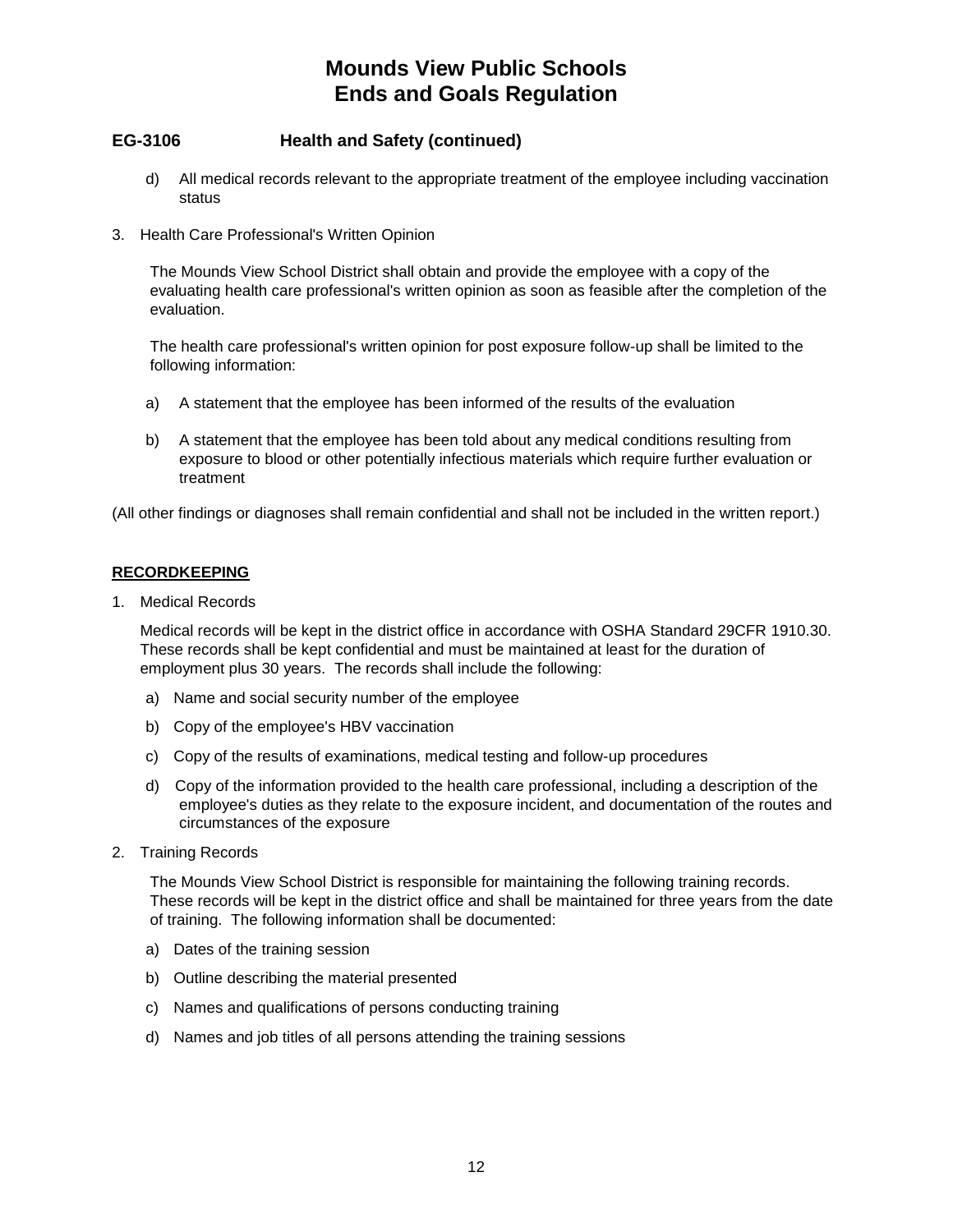# **EG-3106 Health and Safety (continued)**

All employee records shall be made available to the employee in accordance with 29 CFR 1910.1030. All employee records shall be made available to the Assistant Secretary of Labor for the Occupational Safety and Health Administration and the Director of the National Institute for Occupational Safety and Health upon request.

## **MOUNDS VIEW SCHOOLS DISTRICT 621**

In accordance with new OSHA standards, all employees with occupational exposure risk are required to complete one of the three forms listed below. The completed form is to be submitted to the District Infection Control Officer.

# **HEPATITIS B VACCINATION FORM**

| (Please check.) I would like to be vaccinated against Hepatitis B at the school district's<br>expense. |                                     |                                                                                                   |  |
|--------------------------------------------------------------------------------------------------------|-------------------------------------|---------------------------------------------------------------------------------------------------|--|
|                                                                                                        |                                     |                                                                                                   |  |
|                                                                                                        |                                     |                                                                                                   |  |
| provider are as follows:                                                                               | <b>HEPATITIS B VACCINATION DATE</b> | I have received the Hepatitis B vaccination series. The dates of the vaccinations and the medical |  |
|                                                                                                        |                                     |                                                                                                   |  |
| Booster Vaccination Date ___________________Titer Results ______________________                       |                                     |                                                                                                   |  |
|                                                                                                        |                                     |                                                                                                   |  |
|                                                                                                        |                                     |                                                                                                   |  |
|                                                                                                        |                                     |                                                                                                   |  |
| ** The District is not responsible for providing Serological titers.                                   |                                     |                                                                                                   |  |

## **HEPATITIS B VACCINATION DECLINATION FORM**

I understand that due to my occupational exposure to blood or other potentially infectious materials, I may be at risk of acquiring Hepatitis B virus (HBV) infection. I have been given the opportunity to be vaccinated with Hepatitis B vaccine at no charge to myself.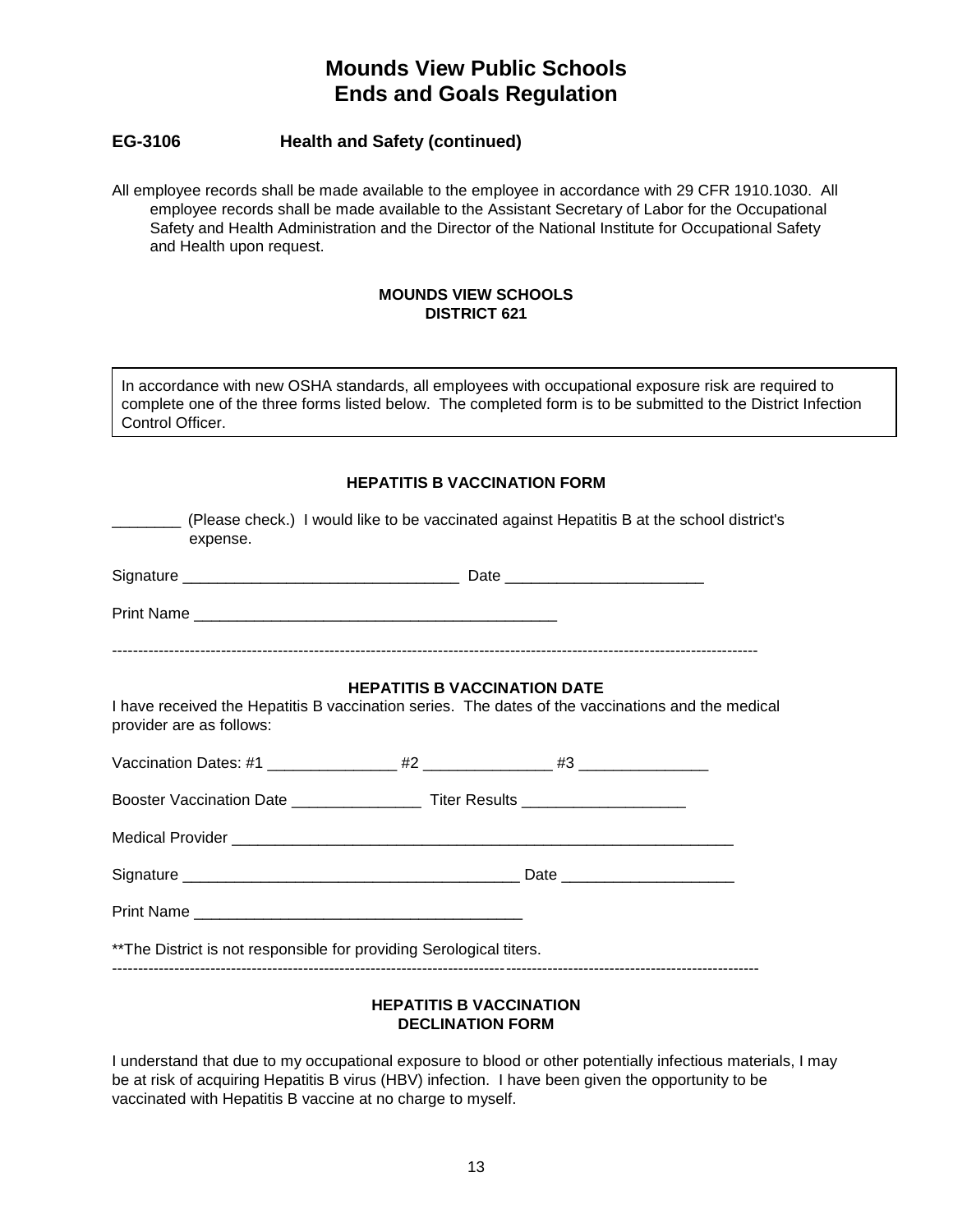# **EG-3106 Health and Safety (continued)**

**I decline Hepatitis B vaccination at this time.** I understand that by declining this vaccine, I continue to be at risk of acquiring Hepatitis B, a serious disease. If in the future, I continue to have occupational exposure to blood or other potentially infectious materials and I want to be vaccinated with Hepatitis B vaccine, I can receive the vaccination series at no charge to me.

Signature \_\_\_\_\_\_\_\_\_\_\_\_\_\_\_\_\_\_\_\_\_\_\_\_\_\_\_\_\_\_\_\_\_\_\_\_\_\_\_ Date \_\_\_\_\_\_\_\_\_\_\_\_\_\_\_\_\_\_\_\_

Print Name

## **MOUNDS VIEW SCHOOLS DISTRICT 621**

## **POST-EXPOSURE AND FOLLOW-UP EXAMINATION DECLINATION MANDATORY FORM**

I understand that due to my occupational exposure to blood or other potentially infectious materials I may be at risk of acquiring a contagious disease(s). I have been given the opportunity for a post-exposure and

follow-up examination (including base line blood collection) by a health care professional at no charge to myself.

However, **I decline** the post-exposure and follow-up examination at this time. Should I choose to receive the post-exposure and follow-up examination at a later date, I may do so at no charge to myself.

Signature \_\_\_\_\_\_\_\_\_\_\_\_\_\_\_\_\_\_\_\_\_\_\_\_\_\_\_\_\_\_\_\_\_\_\_\_\_\_\_ Date \_\_\_\_\_\_\_\_\_\_\_\_\_\_\_\_\_\_\_\_

Print Name

**Mounds View Schools - District 621 Bloodborne Pathogen Exposure Plan**

**Located in Principal's office in each building Human Resources at the snail Lake Education Center**

# **RESPONSE TO DO NOT RESUSCITATE/DO NOT INTUBATE ORDERS**

District 621 personnel will comply with their legal duty to exercise such care for student personal safety as any person of ordinary prudence would use. Do Not Resuscitate/Do Not Intubate Orders will not take precedence over this basic requirement. School personnel will provide established emergency medical services as necessary, and will not modify plans in response to Do Not Resuscitate/Do Not Intubate Orders. Further, the School District will not transfer such orders to medical response teams.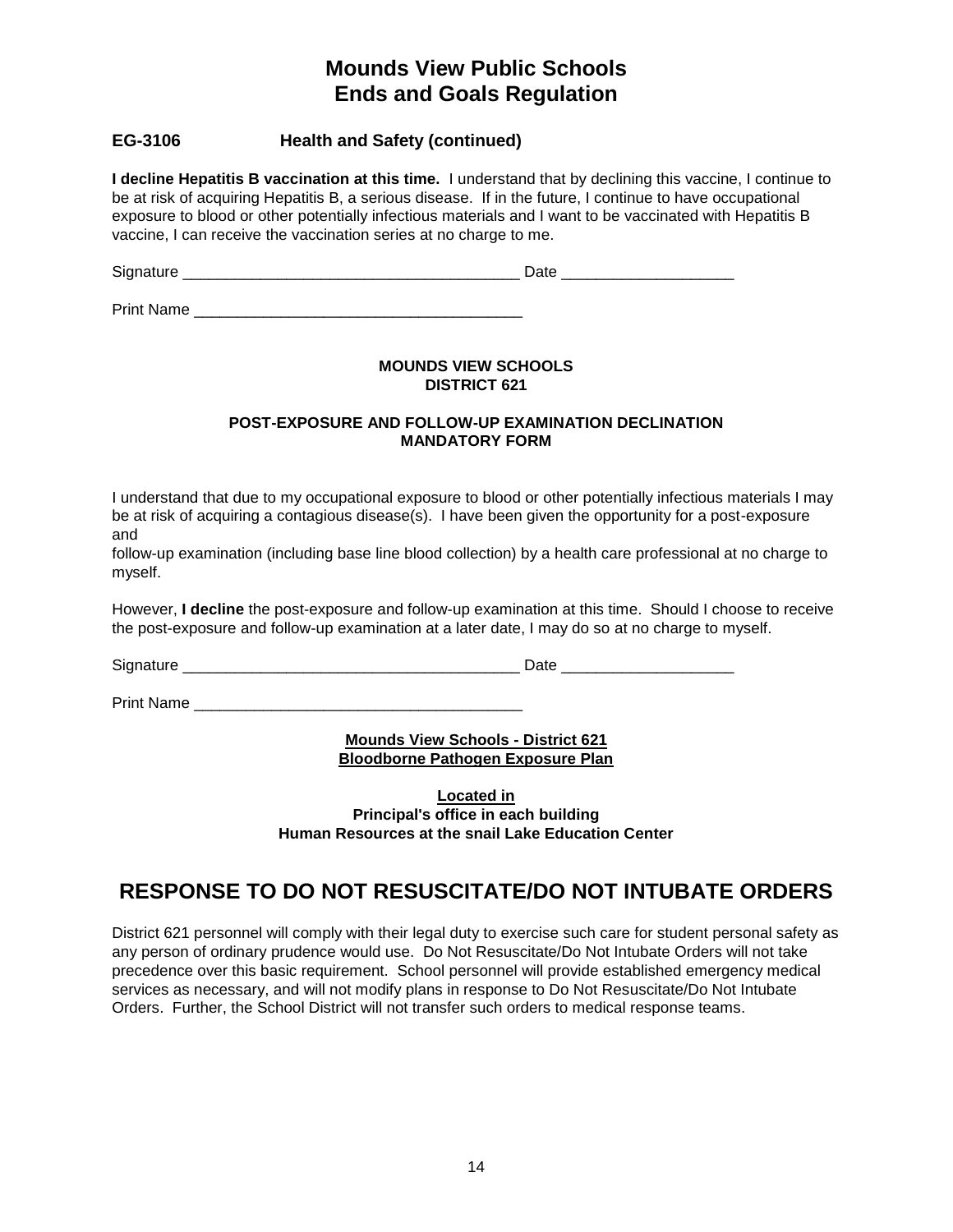**EG-3106 Health and Safety (continued)**

# **COMMUNICABLE DISEASES & CHRONIC INFECTIOUS DISEASES**

# **COMMUNICABLE DISEASES**

Mounds View Public schools will not discriminate against any student or employee because he/she may have a communicable disease.

Definition: Communicable diseases are health problems caused by infectious agents that can be transmitted from one person to another in any setting, including schools. Typically people recover from communicable disease with no treatment or short-term medical treatment and these diseases do not cause long-term problems.

## **Students**

A procedure for minimizing interruptions to learning from communicable diseases will be established by the Superintendent's designee in consultation with the school nurses and community health care providers.

Procedures for inclusion or exclusion of students with communicable diseases from school will consider the educational and health implications for the student and others with whom he/she comes in contact. Mounds View Public Schools will adopt the most current guidelines established by the Minnesota Department of Health with which the Minnesota Department of Education concurs.

Educational decisions regarding a student with a serious communicable disease and his/her school placement and program will be made on an individual basis by a team consisting of the school nurse, school administrator, parent, student's physician, and the student's primary teacher(s). Knowledge that a student has a communicable disease, but does not pose a risk to other students or staff will be confined to those persons with a direct need to know.

## Employees

Mounds View Public Schools recognize that employees with communicable diseases may wish to continue working. As long as a physician's statement indicates that their condition is not a threat to themselves or others, employees will not be denied continued employment solely because of their medical condition. Decisions regarding an employee and his/her job performance will be made on an individual basis by the employee and his/her physician in conjunction with the Human Resources Department, who may wish to consult the Support Team\* as suggested by the Commissioner of Health. Mounds View Public Schools will follow the most current guidelines for such decisions which are established by the Minnesota Department of Health and with which the Minnesota Department of Education concurs. An effort will be made to modify an employee's duties based on medical recommendations of the employee's physician. Such determinations will be made on a case-by-case basis.

Mounds View Public Schools recognize that an employee's health condition is personal and confidential. In the event an employee is absent from work because of a communicable disease, all reasonable steps will be taken to protect such information from being disclosed inappropriately.

Mounds View Public Schools will provide all employees with updated information regarding communicable diseases.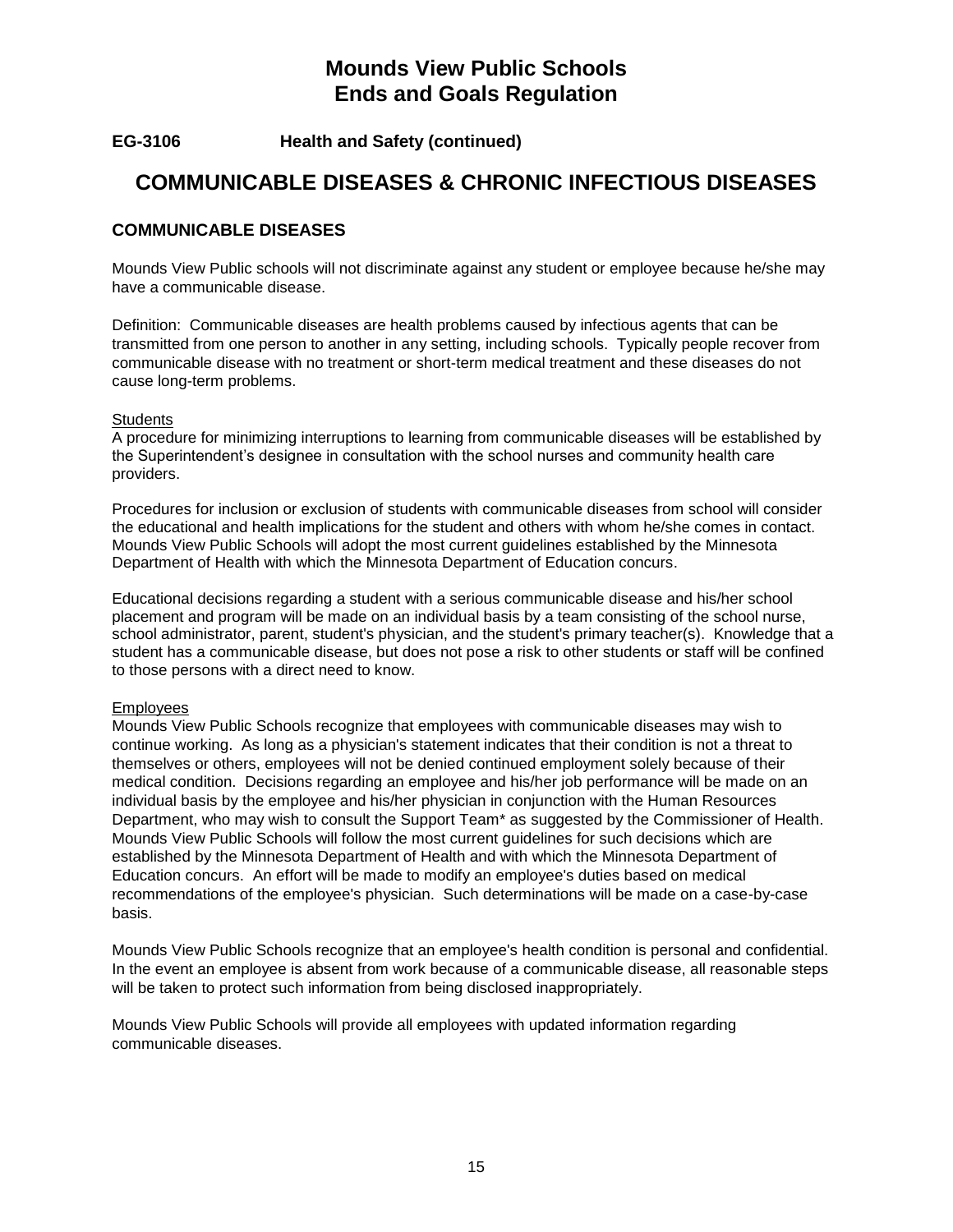# **EG-3106 Health and Safety (continued)**

| *State Epidemiologist   | Minnesota Department of Education Representative |
|-------------------------|--------------------------------------------------|
| Designated School Nurse | Superintendent                                   |

Reference: M.S. 121A - Student Rights, Responsibilities and Behavior

Mounds View Schools will promote the health and safety of children and youth in our care as well as their families, our employees and the general public. We will adopt measures, as described in regulation, to effectively respond to health concerns while respecting the rights of students, employees and contractors.

## **CHRONIC INFECTIOUS DISEASES**

Definition: Chronic infectious diseases are diseases caused by infectious agents that are difficult to transmit in the school setting but have the potential of serious long-term effects for the person who is infected. These could include but are not limited to HIV/AIDS, Hepatitis B, C, Sexually Transmitted Infections.

## ATTENDANCE

## **Students**

Students with chronic infectious diseases will not be excluded from attending school in their regular classrooms or participating in athletics so long as their attendance does not create a threat to their own health or a substantial risk of transmission of illness to other students or employees of the School District.

## **Employees**

Employees with chronic infectious diseases will not be excluded from performing employment duties unless their health status deteriorates to a point where they are unable to perform their customary tasks and so long as their employment does not create a substantial risk of transmission of illness to students or other employees of the School District.

#### EDUCATION

All School District employees and School Board members will receive in-service training regarding communicable diseases and chronic infectious diseases, prevention and response. This will include appropriate hygiene practices for use in all school settings and standard precautions to be used where communicable or chronic infectious disease may be encountered and community resources for information and referral.

The health curriculum for students in grades K-12 will include age appropriate instruction including the prevention, management and control of communicable diseases and chronic infectious diseases utilizing peer leadership in teaching programs wherever possible. Information about appropriate community resources will also be included. Student support staff including school counselors, nurses, psychologists and social workers will provide assistance to students needing to be connected to those resources in accordance with the Minnesota Health care for Minors Act.

#### INFECTION CONTROL

Standard Precautions including effective handwashing, use of gloves and other personal protective equipment is urged for all staff and students as appropriate to minimize the potential for exposure to infectious blood or other body fluids. A Hepatitis B vaccination program is available for all employees whose job places them in a situation where they are likely to encounter blood or other body fluids.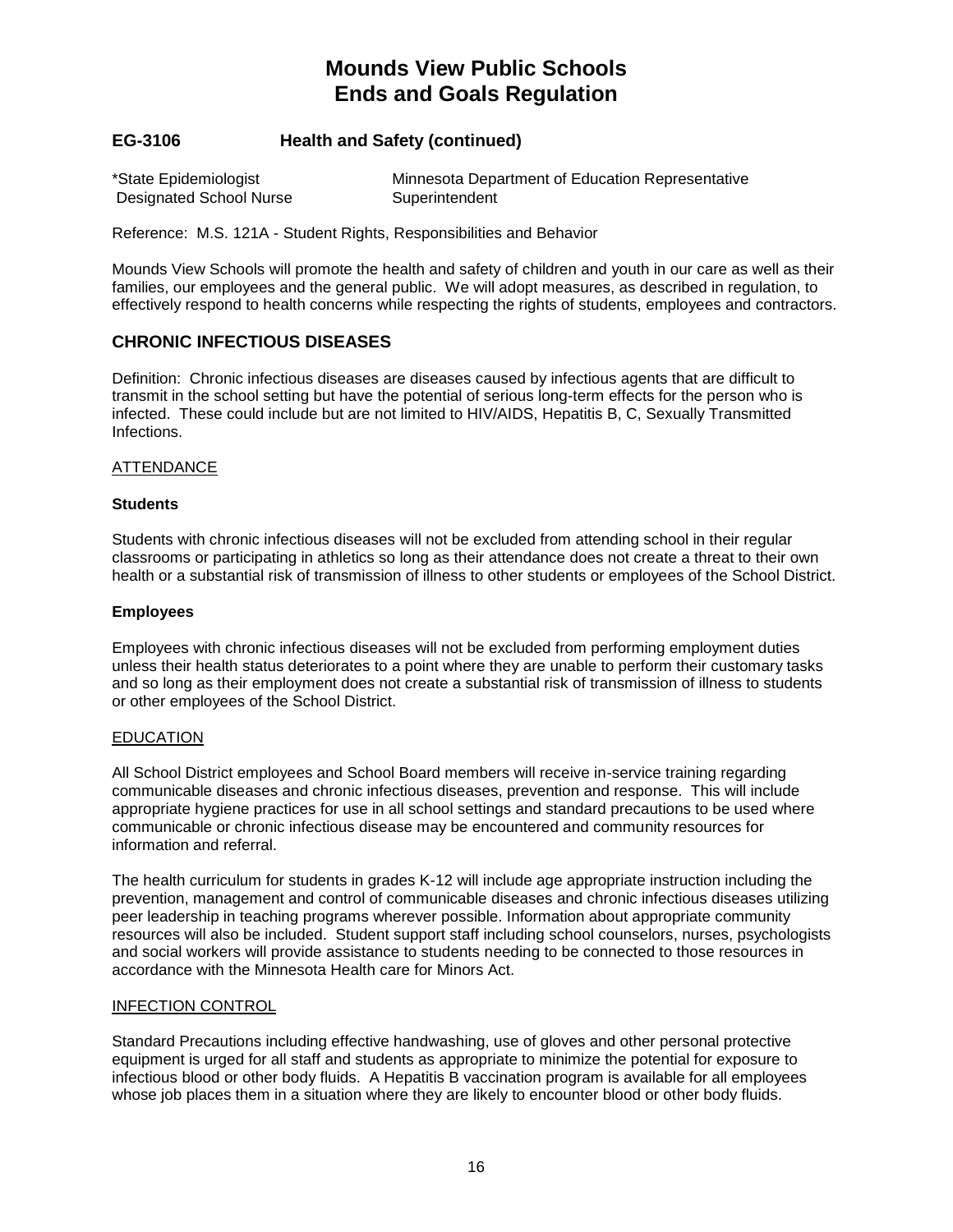# **EG-3106 Health and Safety (continued)**

Management of blood exposure incidents to an employee is clearly defined in the Blood Exposure Procedure Booklet. Possible exposure to blood or other body fluids by a student, including biting incidents, is defined in the Health Service Guide Policy/Procedure Manual. All procedures do and will conform to the regulations of communicable disease control as defined by the Minnesota Department of Health and state and federal statutes.

#### SPECIAL CIRCUMSTANCES

Some children because of age or disability and some employees because of special conditions may pose greater risks for the transmission of chronic infectious diseases than other persons infected with the same disease. Examples include children who display biting behavior and employees who are unable to control body fluids or have uncovered oozing wounds or who have severe disorders that result in spontaneous external bleeding. These conditions will be considered in assessing the risk of transmission of the disease and the resulting effect on the educational program of the student or the employment of the employee.

Determination of whether a contagious individual's school attendance or job performance creates a significant risk of transmission of the disease to students of employees will be made on a case by case basis. Such decisions will be based on the nature of the risk (how it is transmitted), the duration of the risk (how long the carrier is infectious), the severity of the risk (what is the potential hazard to others) and the probability that the disease will be transmitted and will cause harm.

If a District employee becomes aware that a student or employee of the School District has contracted HIV or another chronic infectious disease s/he will inform the building Principal in the case of the student or the Human Resource Supervisor in the case of an employee. The following steps will be implemented:

The Building Principal or Human Resource Supervisor will inform the Superintendent.

The School Nurse assigned to District Health and Safety will be notified. In the case of a student the school nurse assigned to that school will also be notified.

The appropriate school nurse will contact the employee or the parent/guardian of the student to discuss the situation.

Upon receiving written consent from the employee or the parent/guardian of a student the school nurse will confer with the health care provider in order to determine any significant medical information regarding the diagnosis of the disease as well as factors affecting the possible transmission of the disease.

The school nurse will consult with the local, county and state public health authorities as appropriate regarding the situation.

An advisory committee will be convened to review any case of HIV or other chronic infectious diseases in which a substantial risk of transmission is present.

The advisory committee will provide recommendations regarding educational placement for a student or continued attendance at work for an employee.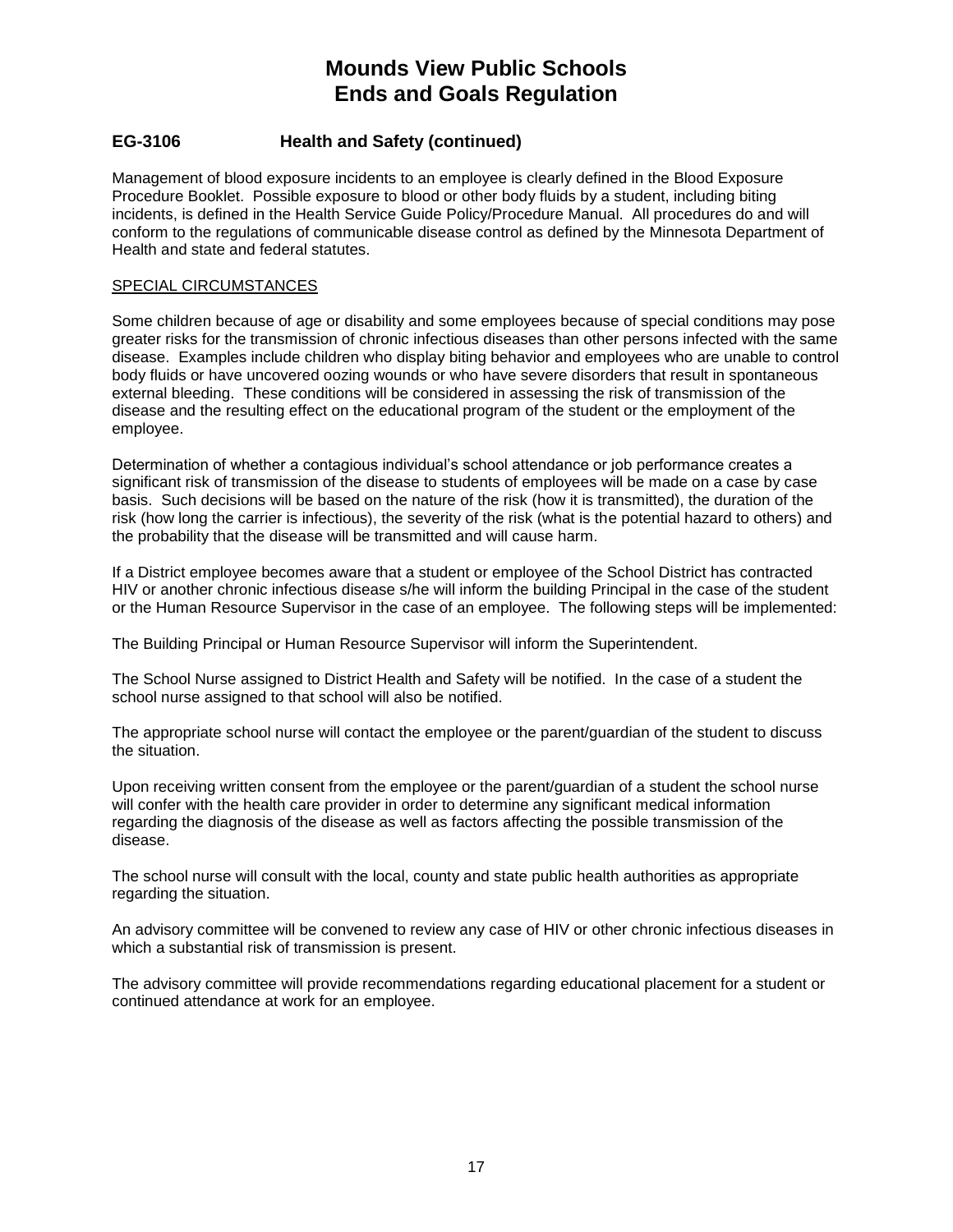# **EG-3106 Health and Safety (continued)**

The advisory committee may include:

Representative of the MN Department of Health, Division of Epidemiology Representative of the MN Department of Children, Families and Learning Physician with expertise relative to HIV/AIDS and other chronic infectious diseases Student's/employee's physician Designated District/school administrator/s School nurse/s Student's classroom teacher/s Others deemed appropriate by the Superintendent

The advisory committee will function in accordance with Data Privacy Policy EG-3110.

## DATA PRIVACY

Public concern regarding chronic infectious diseases is neither an excuse nor a defense for the violation of data privacy rights of students or employees who have or are rumored to have such diseases. Health data regarding students and employees is private data and may not be released to the public or employees without strict observance of data privacy rights. Knowledge that a student or employee has chronic infectious disease will be limited to those persons determined to have a right to know.

# **TOBACCO AND DRUGS**

Mounds View Public Schools will follow the guidelines and all applicable law regarding the Tobacco and Drugs.

- 1. No employee or student may use tobacco in any form in the workplace or school facilities.
- 2. No employee or student of Mounds View Public Schools will unlawfully manufacture, distribute, dispense, possess or use on or in the workplace or at school facilities any alcohol, narcotic drug, amphetamine, barbiturate, marijuana or any other controlled substance, as defined in schedules I through V of section 202 of the Controlled Substances Act (21 U.S.C. 812) and as further defined by regulation at 21 CFR 1300.1-1 through 1300.15. This includes legal substances available by physicians' prescription but used in non-prescribed ways.
- 3. The Mounds View Public Schools will provide referral to appropriate programs and services for students and employees with the goal of prevention and early intervention for identified problems with tobacco or drugs.
- 4. K-12 curriculum will teach factual information about the harmful effects of tobacco, alcohol and other drugs. Curriculum content will be planned, implemented, evaluated and revised in accordance with standards and timelines established for all curricular areas.

#### **Definition**

"Workplace" is defined as the site for the performance of work done in connection with employment, including a school building or other school premises; any school-owned vehicle or any other schoolapproved vehicle used to transport students to and from school or school activities; off school property during any school-sponsored or school-approved activity, event or function, such as a field trip or athletic event, where students are under the jurisdiction of the Mounds View Public Schools. It is any place where work on a Mounds View Public Schools federal grant is performed.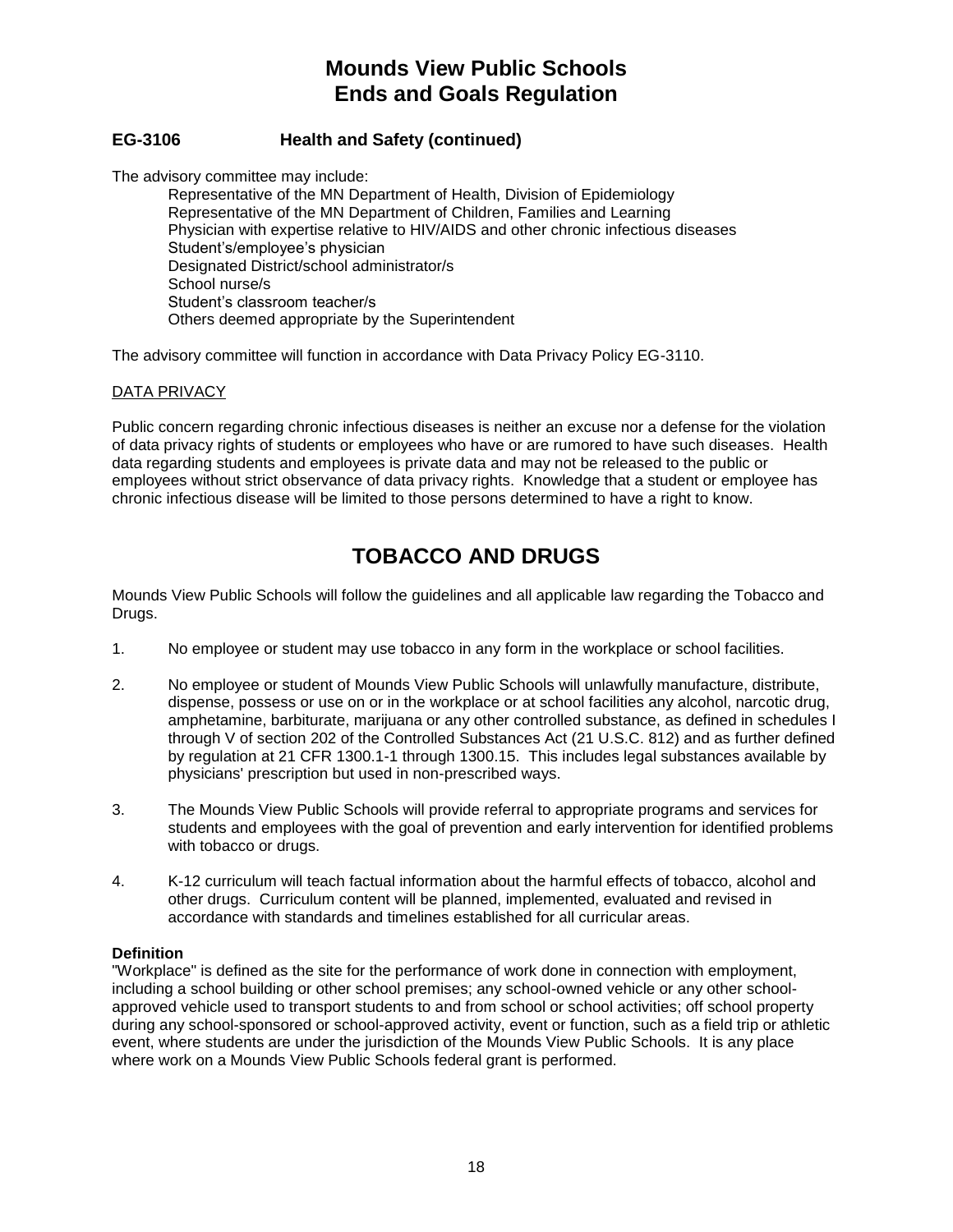# **EG-3106 Health and Safety (continued)**

"School facilities" include all Mounds View Public Schools property and vehicles or wherever students or employees are at school-sponsored events.

# **WELLNESS**

## **PURPOSE**

The purpose of this regulation is to assure a school environment that promotes and protects students' health, well-being and ability to learn by supporting healthy eating, physical activity and healthy life-styles.

## **GENERAL STATEMENT**

- A. The School District recognizes that parents and guardians have a primary and fundamental role in promoting and protecting their children's health and well-being.
- B. The School District recognizes that nutrition, health and physical education are essential components of the educational process and that good health fosters student attendance and education.
- C. The school environment should promote and protect students' health, well-being and ability to learn by encouraging healthy eating, healthy choices and physical activity.
- D. The School District encourages the involvement of students, parents, teachers, Nutrition Service staff and other interested persons in implementing, monitoring and reviewing this wellness regulation.
- E. Children need access to healthy foods and opportunities to be physically active in order to grow, learn and thrive.
- F. All students in grades K-12 will have opportunities, support and encouragement to be physically active on a regular basis.
- G. Qualified Nutrition Service personnel will provide students with access to a variety of affordable, nutritious and appealing foods that meet the health and nutrition needs of students; try to accommodate the religious, ethnic and cultural diversity of the student body in meal planning; and will provide clean, safe and pleasant settings for students to eat.

## **GUIDELINES**

#### Foods and Beverages

- 1. All foods and beverages made available through the federal breakfast and lunch program will be consistent with the nutrition standards established in the Healthy, Hunger-Free Kids Act of 2010.
- 2. All competitive food and beverage options available on school campus during the student day (vending machines, school stores and programs) will follow the District's nutritional guidelines.
- 3. The School District will make positive efforts to eliminate any social stigma attached to, and prevent the overt identification of, students who are eligible for free and reduced-price school meals.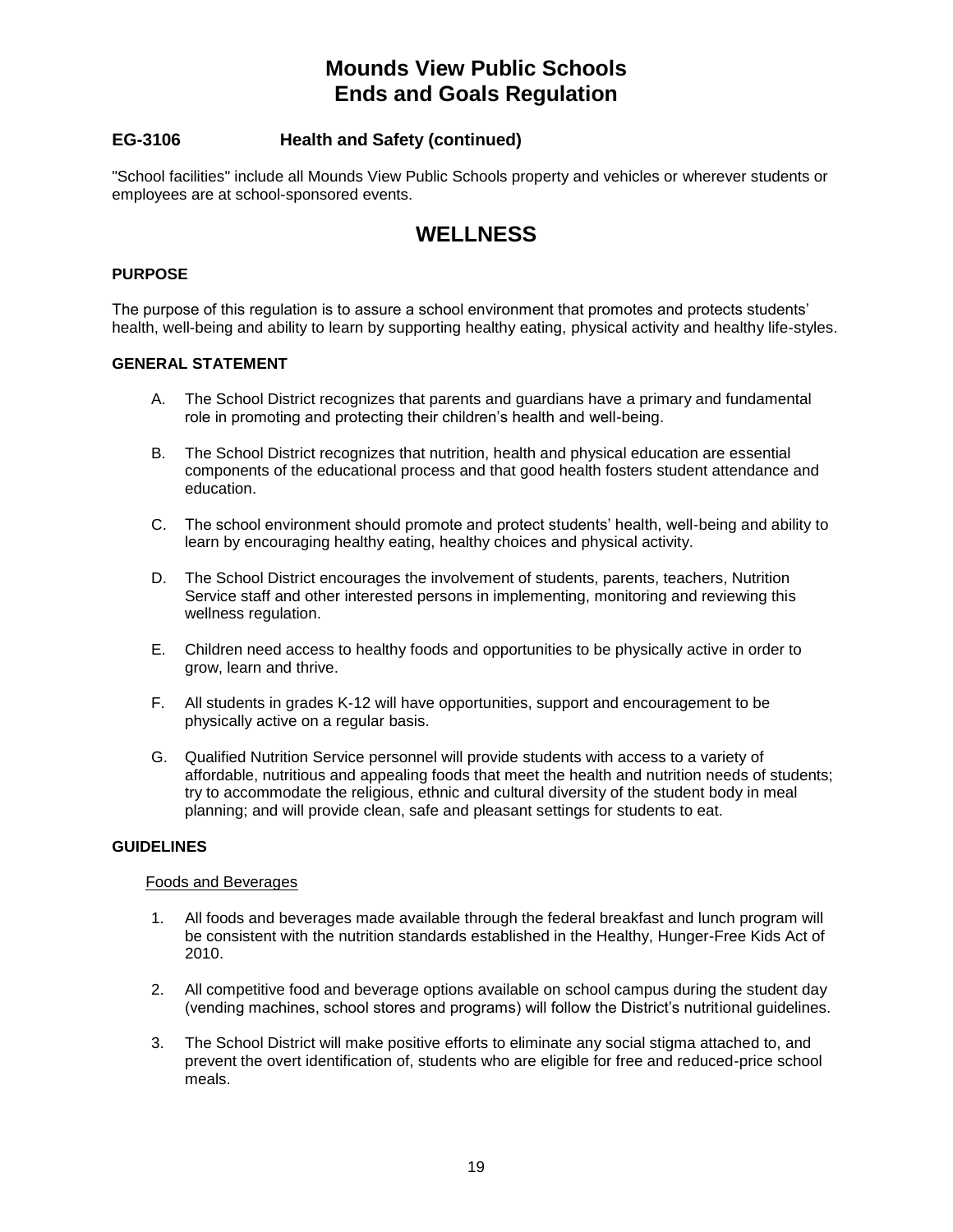# **EG-3106 Health and Safety (continued)**

- 4. The School District will provide students access to hand washing or hand sanitizing before they eat meals or snacks.
- 5. The School District will make every effort to provide students with sufficient time to eat after sitting down for school meals and will schedule meal periods at appropriate times during the school day.
- 6. The School District will discourage tutoring, club or organizational meetings or activities during mealtimes, unless students may eat during such activities.

## School Nutrition Service Program

- 1. The School District will provide healthy and safe school meal programs that comply with all federal, state and local statutes and regulations.
- 2. The School District will provide continuing professional development for all Nutrition Service personnel in schools.

## Wellness Education and Promotion

- 1. The School District will, as part of a comprehensive program, provide students with the knowledge and skills necessary to promote and protect their health.
- 2. The School District will encourage all students to make age appropriate, healthy and balanced selection of foods and beverages.
- 3. The School District will encourage enjoyable, developmentally appropriate, culturally relevant physical activities that support student wellness.
- 4. The School District will reinforce the knowledge and self-management skills needed to maintain a healthy lifestyle and reduce sedentary activities.
- 5. Classroom teachers are encouraged to integrate nutrition education, health education and physical activities into core curriculum areas such as math, science, social studies and language arts as applicable.

## **IMPLEMENTATION AND MONITORING**

- A. This wellness regulation will be implemented throughout the School District and reviewed annually by the Wellness Committee.
- B. The Wellness Committee will involve parents, students, nutrition services staff and school administrators as needed.
- C. The Wellness Committee will provide recommendations to administration to enhance the District's compliance with this wellness regulation.

Legal References:

M.S. 121A Student Rights, Responsibilities and Behavior

M.S. 121.203 (Health-Related Programs)

M.S. Ch. 363 (Minnesota Human Rights Act of 1973)

20 U.S.C. # 401 et seq. (IDEA Individuals with Disabilities Employment Act)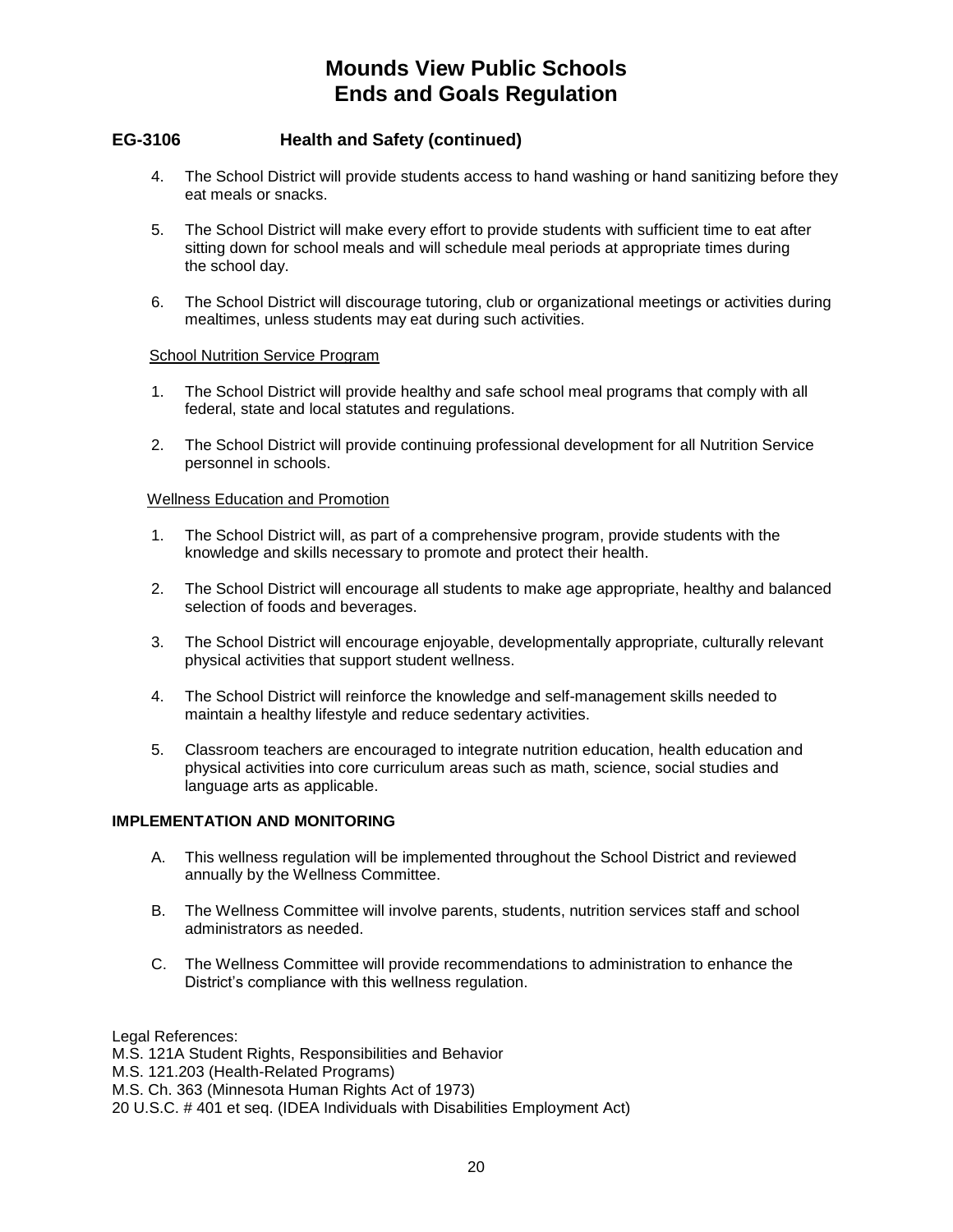# **EG-3106 Health and Safety (continued)**

29 U.S.C. # 794 et seq. (# 504 of Rehabilitation Act of 1973) 29 U.S.C. #12101 et seq. (Americans with Disabilities Act)

Other References:

Bloodborne Exposure Procedure Book (621 Risk Management) School Reference: Selected Infectious Diseases of Childhood, 2<sup>nd</sup> ED. 10/02 Potential Infectious Illness Outbreak (621Crisis Intervention Handbook p. 9-2) Mounds View Public Schools Health Service Guide Policy/Procedure Manual:

Guidelines for Handling Body Fluids in School Handwashing/Diapering Bloodborne Pathogens Instructions for Possible Exposure to Blood/Body Fluids by a Student Biting Incidents

Policy & Regulation EG-1101 - Equal Opportunity Policy EG-3106 - Communicable Diseases Policy EG-3110 - Protection and Privacy of Student Records

**Ref:** M.S. 144.4165 Tobacco Products Prohibited in Public Schools 20 USC 58 Drug Free Schools and Communities 21 USC 812 section 202 Controlled Substances Act 21 CFR 1300 1-1 – 1300.15 Regulation

# **OSHA Emergency Temporary Standard for Covid-19 Mandatory Covid-19 Vaccination or Testing and Face Coverings**

## **PURPOSE**

The purpose of this policy is to comply with federal and state legal requirements related to the health and safety of school district students, staff and visitors due to the COVID-19 pandemic. The school district's intent is that this policy meet, and should be read consistent with, the procedures mandated by the Occupational Safety and Health Administration's ("OSHA's") Emergency Temporary Standard on Vaccination and Testing ("ETS") (*see* 29 C.F.R. § 1910.501) as adopted by the Minnesota Occupational Safety and Health Administration ("MNOSHA"), to the extent these regulations are adopted and enforceable. This policy shall be governed by the laws of, and applicable to, the State of Minnesota. If any part of this policy is construed to be in violation of any law, it shall not be enforced, but portions remaining valid shall remain in full force and effect.

## **SCOPE**

This policy applies to all employees of the school district, both full and part-time. For purposes of this policy, the term "employees" includes all part-time employees, student employees, and temporary or seasonal employees, but does not apply to volunteers, independent contractors, employees who are employed through a staffing agency, or employees who do not report to a workplace where other employees or students are present, except as modified by law.

## **DEFINITIONS**

A. "Authorized telehealth proctor" means someone who is trained to observe sample collection and provide instructions and result interpretation assistance to individuals taking a COVID-19 test.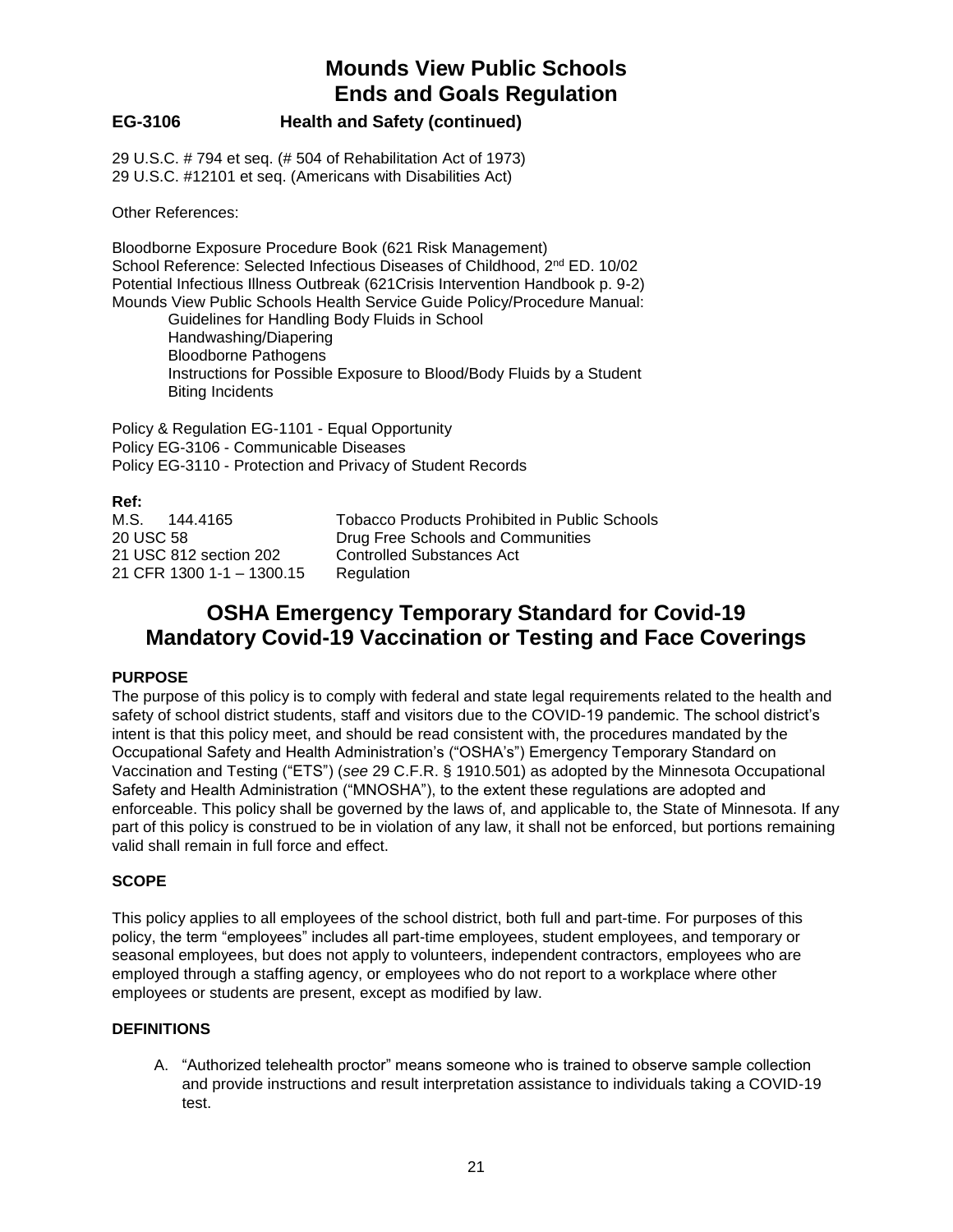# **EG-3106 Health and Safety (continued)**

- B. "COVID-19 antigen test" means an in vitro diagnostic test used to detect active SARS-CoV-2 infection approved or authorized for emergency use by the U.S. Food and Drug Administration ("FDA").
- C. "COVID-19 nucleic acid amplification test ("NAAT")" means a molecular test that detects the ribonucleic acid ("RNA") sequences that compromise the genetic material of the virus approved or authorized for emergency use by the FDA.

## **OVERVIEW AND GENERAL INFORMATION**

- A. Any employee that chooses to be vaccinated against COVID-19 must be fully vaccinated no later than January 10, 2022. Any employee not fully vaccinated by January 10, 2022, will be subject to the regular testing and face covering requirements of this policy until fully vaccinated.
- B. Employees will be considered fully vaccinated two weeks after receiving the requisite number of doses of a COVID-19 vaccine. Employees will be considered partially vaccinated if they received only one dose of a two-dose vaccine. This policy does not require booster vaccinations.
- C. Employees are responsible for scheduling their own vaccination appointments through their medical provider or pharmacy. The school district may hold vaccine clinics that the employee may attend, but the availability of a vaccine clinic does not shift the responsibility of obtaining a vaccination from the employee.
- D. An employee who does not comply with this policy will be subject to disciplinary action as set forth in School District policy and the employee's collective bargaining agreement ("CBA") or employment contract or other agreement, to the extent applicable.

# **VACCINATION STATUS AND ACCEPTABLE FORMS OF PROOF OF VACCINATION**

- A. All vaccinated employees are required to provide proof of full COVID-19 vaccination, regardless of where they are vaccinated, and even if employees received a vaccination through a school district sponsored clinic. Proof must be provided before January 10, 2022. If the school district does not receive proof of full vaccination from an employee by January 10, 2022, that employee will be considered unvaccinated until such proof is received.
- B. Proof of vaccination must be submitted to the Human Resource Department. Acceptable submissions include uploading the document via the district's ETS google doc, emailing a copy of the proof of vaccination to humanresources@moundsviewschools.org, providing a physical copy of the proof of vaccination to the Human Resource Department, or bringing the proof of vaccination for the Human Resources Department to copy.
- C. Acceptable Proof of Vaccination Status

The following forms of proof of vaccination status will be accepted:

- 1. The record of immunization from a healthcare provider or pharmacy;
- 2. A copy of the COVID-19 vaccination Record Card;
- 3. A copy of medical records documenting the vaccination;
- 4. A copy of immunization records from a public health, state, or tribal immunization information system; or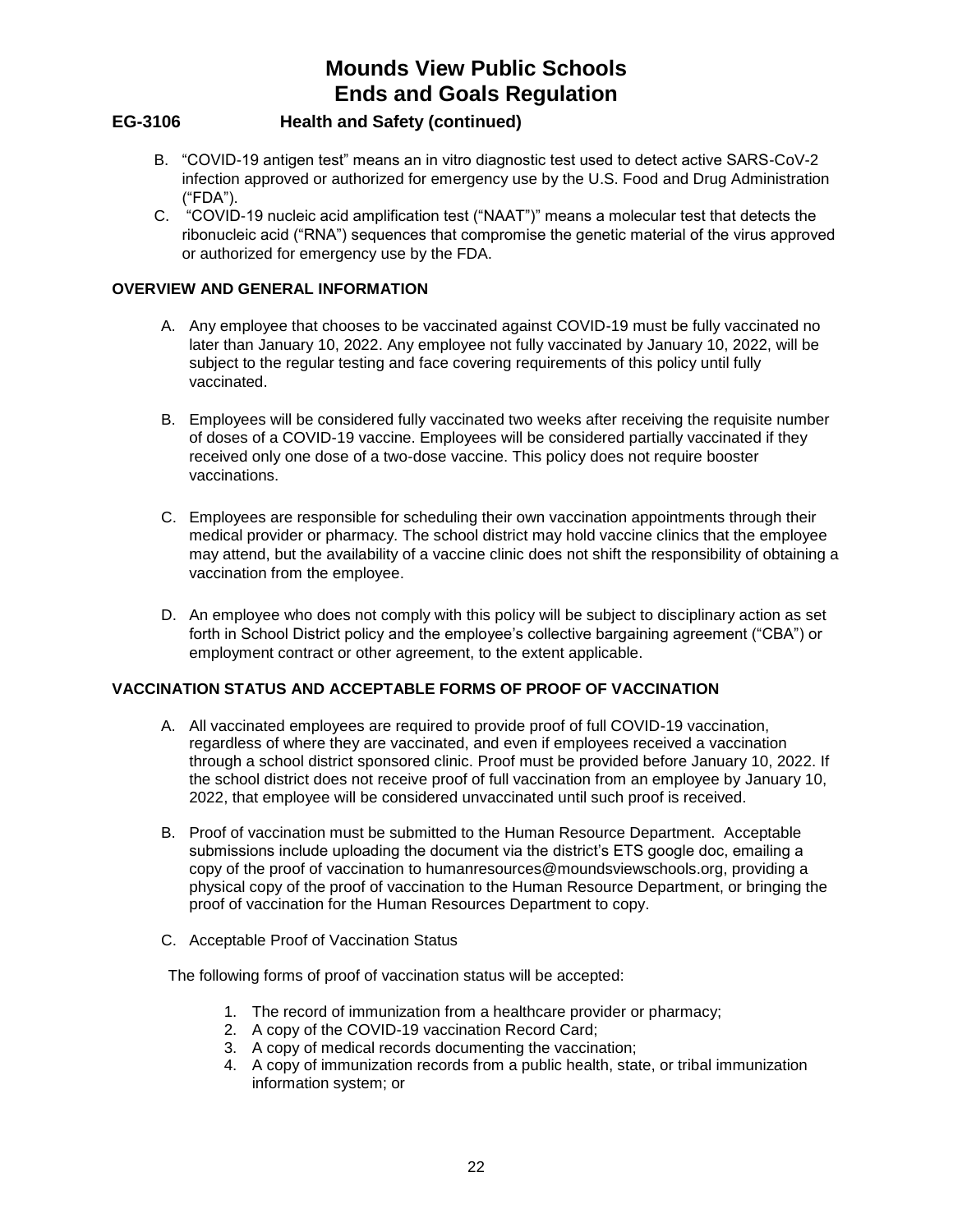## **EG-3106 Health and Safety (continued)**

- 5. A copy of any other official documentation that contains the type of vaccine administered, date(s) of administration, and the name of the healthcare professional(s) or clinic site(s) administering the vaccine(s).
- D. Proof of vaccination must include the employee's name and should include the type of vaccine administered, the date(s) of administration, and the name of the healthcare professional(s) or clinic site(s) that administered the vaccine. In some cases, state immunization records may not include one or more of these data fields, such as clinic site. In those circumstances the school district will accept the state immunization record as acceptable proof of vaccination.
- E. If an employee is unable to produce one of these acceptable forms of proof of vaccination, despite attempts to do so (e.g., by trying to contact the vaccine administrator or state health department), the employee can provide a signed and dated statement attesting to his/her vaccination status (fully vaccinated or partially vaccinated); attesting that the employee lost and is otherwise unable to produce one of the other forms of acceptable proof; and including the following language:

"I declare (or certify, verify, or state) that this statement about my vaccination status is true and accurate. I understand that knowingly providing false information regarding my vaccination status on this form may subject me to criminal penalties."

Employees who attest to their vaccination status in this manner shall, to the best of their recollection, include in their attestation the type of vaccine administered, the date(s) of the administration, and the name of the healthcare professional(s) or clinic site(s) administering the vaccine.

F. To satisfy this policy, the COVID-19 vaccine must be approved or authorized for emergency use by the Federal Food and Drug Administration ("FDA"), or listed for emergency use by the World Health Organization ("WHO").

## **SUPPORTING COVID-19 VACCINATION**

- A. An employee may take up to four hours of paid leave per dose to travel to the vaccination site, receive a COVID-19 vaccination, and return to work. A maximum of eight hours of paid leave will be provided for employees receiving two primary doses. Paid leave provided for obtaining a COVID-19 vaccination will not affect or reduce any accrued leave time (e.g., vacation or sick leave). If an employee does not require the full use of four or eight hours to obtain the vaccine, only the necessary amount of duty time will be granted. Employees who take longer than four or eight hours to obtain the vaccine must send their supervisor an email documenting the reason for the additional time. Any additional time requested will be granted, if reasonable, but will not be paid by the school district. An employee may elect, however, to substitute accrued paid leave in lieu of unpaid leave. Employees vaccinated outside of their approved work hours will not be compensated unless previously agreed to in writing by the school district.
- B. Employees may utilize up to two workdays of accrued paid sick leave immediately following receipt of each primary dose if they experience side effects from the COVID-19 vaccination that prevent them from working. Employees who have no accrued sick leave will be granted up to two days of additional paid sick leave immediately following each primary dose, if necessary, upon written approval by the school district.
- C. Employees are to follow the school district procedures in requesting sick leave for duty time missed to obtain the COVID-19 vaccine or sick leave to recover from side effects.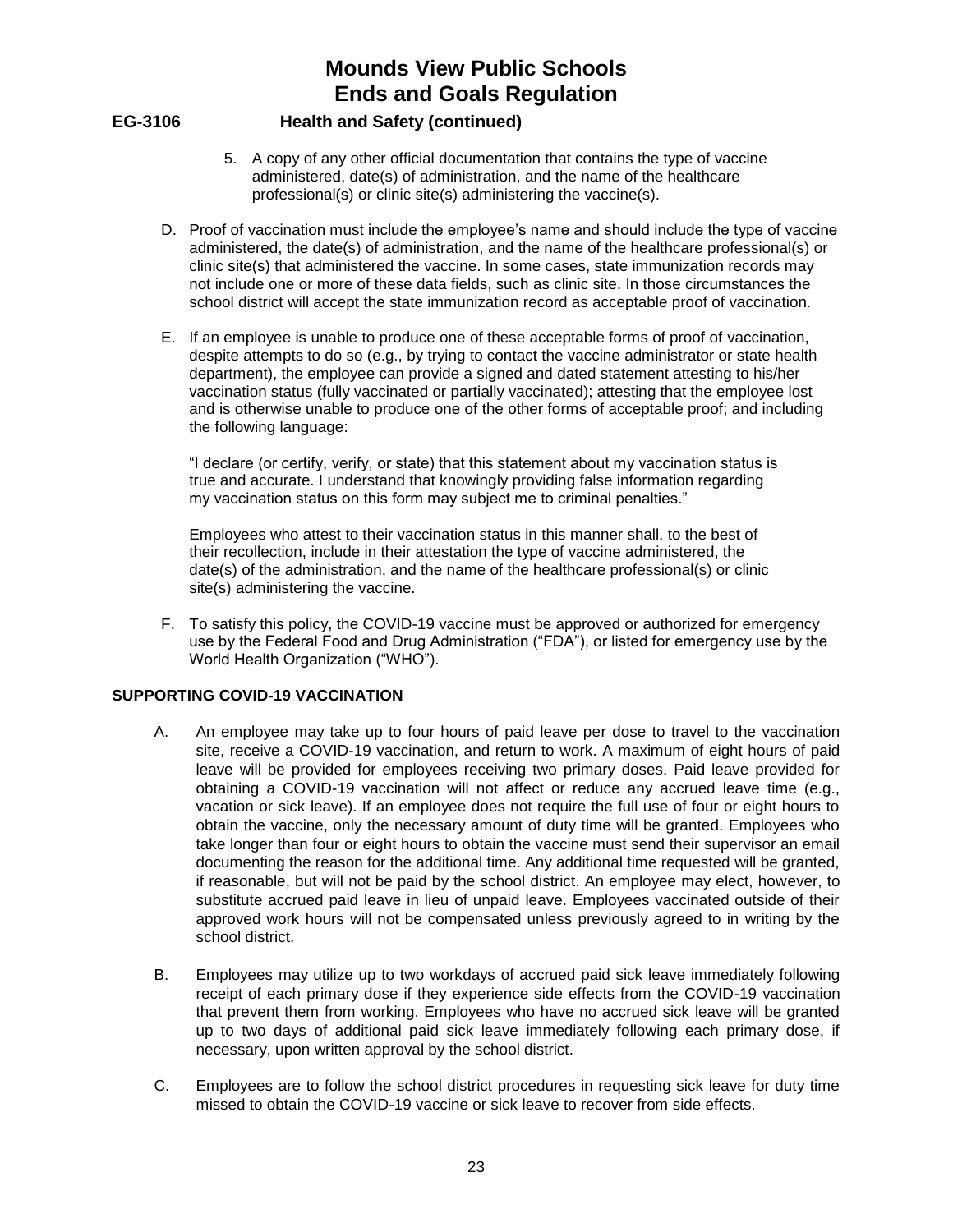# **EG-3106 Health and Safety (continued)**

- D. Paid leave will not be provided by the school district for booster shots for employees who have been fully vaccinated.
- E. Nothing in this policy should be construed to create a right to paid leave for any vaccination other than the one or two primary COVID-19 vaccination doses.

## **ACCOMMODATION REQUESTS**

Employees may request an accommodation from this vaccination policy if the vaccine is medically contraindicated for them or medical necessity requires a delay in vaccination. Employees also may be legally entitled to a reasonable accommodation if they cannot be vaccinated, test for COVID-19, and/or wear a face covering (as otherwise required by this policy) because of a disability, or if the provisions in this policy for vaccination, and/or testing for COVID-19, and/or wearing a face covering conflict with a sincerely held religious belief, practice, or observance. Requests for reasonable accommodations must be initiated by the employees by submitting a written request to Julie Coffey, Executive Director of Human Resources. All such requests will be handled in accordance with applicable laws and regulations.

## **COVID-19 TESTING**

- A. Effective January 10, 2022, all employees who are not fully vaccinated and who have not received a reasonable accommodation pursuant to Section VII. of this policy will be required to comply with Sections VIII. and IX. of this policy.
- B. Effective February 7, 2022, employees who report to the workplace at least once every seven days:
	- 1. Must be tested for COVID-19 at least once every seven days; and
	- 2. Must provide documentation of the most recent COVID-19 test result to Human Resource Department no later than the seventh day following the date on which the employee last provided a test result.
- C. An employee who does not report to the workplace during a period of seven or more days (e.g., teleworking or on vacation for two weeks):
	- 1. Must be tested for COVID-19 within seven days prior to returning to the workplace; and
	- 2. Must provide documentation of that test result to Human Resource Department upon return to the workplace.
- D. Employees who do not provide documentation of a COVID-19 test result as required by this policy, will be removed from the workplace until a test result is provided.
- E. Employees who received a positive COVID-19 test or have been diagnosed with COVID-19 by a licensed healthcare provider are not required to undergo COVID-19 testing for 90 days following the date of their positive test or diagnosis. Employees must provide proof of the positive test result or diagnosis to the Human Resources Department.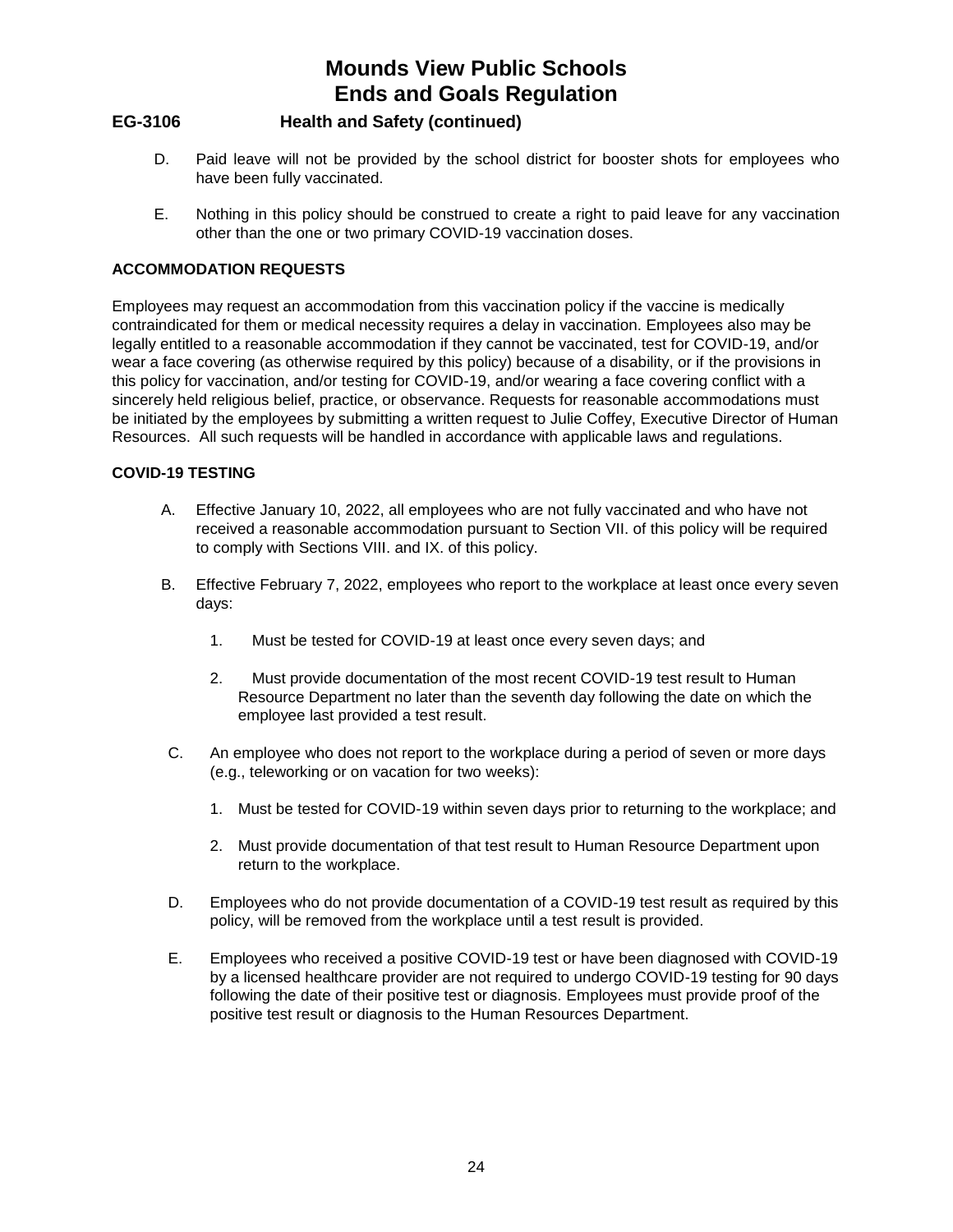# **EG-3106 Health and Safety (continued)**

F. Approved COVID-19 Tests

Approved COVID-19 tests are tests for SARS-CoV-2 that are:

- 1. Cleared, approved, or authorized, including in an Emergency Use Authorization (EUA), by the FDA to detect current infection with the SARS-CoV-2 virus;
- 2. Administered in accordance with the authorized instructions; and
- 3. Not both self-administered and self-read unless observed by the school district or an authorized telehealth proctor.
- G. Employees who elect to complete weekly testing in lieu of getting fully vaccinated may test during the regular workday. Employees must abide by the following testing procedures:
	- 1. Employees must notify their supervisor in advance of the date and time of their testing. Employees will be responsible for paying the cost of testing.

## **FACE COVERINGS**

- A. Employees covered by this policy who are not fully vaccinated will be required to wear a face covering. Face coverings must (1) completely cover the nose and mouth; (2) be made with two or more layers of a breathable fabric that is tightly woven (i.e. fabrics that do not let light pass through when held up to a light source); (3) be secured to the head with ties, ear loops, or elastic bands that go behind the head; (4) fit snugly over the nose, mouth, and chin with no large gaps on the outside of the face; and (5) be a solid piece of material without slits, exhalation valves, visible holes, punctures, or other openings. Acceptable face coverings include clear face coverings or cloth face coverings with a clear plastic panel that, despite the non-cloth material allowing light to pass through, otherwise meet these criteria and which may be used to facilitate communication with people who are deaf or hard-of-hearing or others who need to see a speaker's mouth or facial expressions to understand speech or sign language respectively. If gaiters are worn, they should have two layers of fabric or be folded to make two layers.
- B. Employees who are not fully vaccinated must wear face coverings over the nose and mouth when indoors and when occupying a vehicle with another person for work purposes.
- C. Employees who choose to remain unvaccinated are responsible for providing their own face covering that complies with this policy.
- D. The following are exceptions to the school district's requirements for face coverings required by this policy:
	- 1. When an employee is alone in a room with floor-to-ceiling walls and a closed door.
	- 2. For a limited time, while an employee is eating or drinking at the workplace or for identification purposes in compliance with safety and security requirements.
	- 3. When an employee is wearing a respirator or facemask, as those terms are defined by 29 C.F.R. § 1910.501(c) or other applicable OSHA/MNOSHA regulation.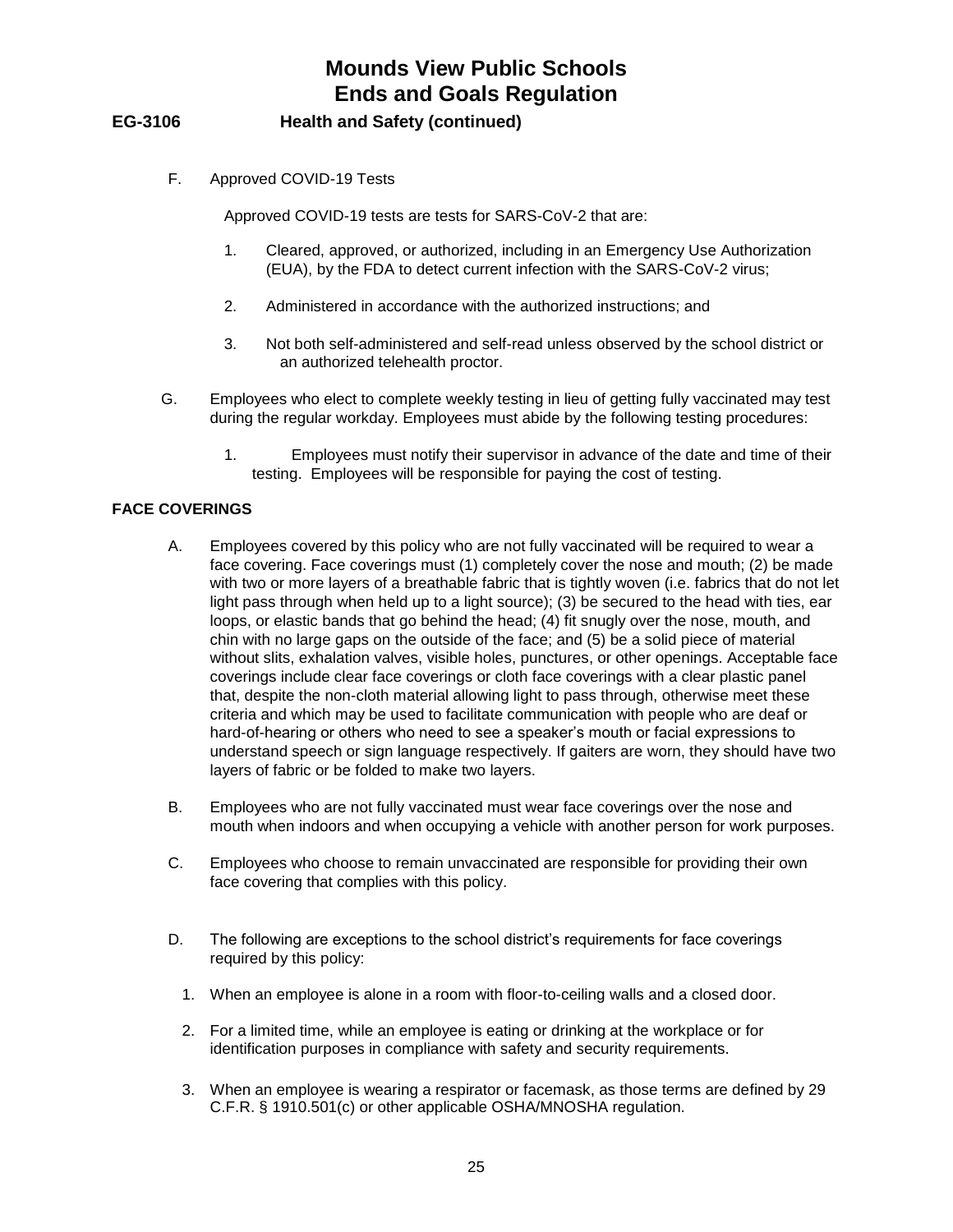- **EG-3106 Health and Safety (continued)**
	- 4. Where the school district has determined that the use of face coverings is infeasible or creates a greater hazard (e.g., when it is important to see the employee's mouth for reasons related to the employee's job duties, when the work requires the use of the employee's uncovered mouth, or when the use of a face covering presents a risk of serious injury or death to the employee).
	- E. The face covering requirements are applicable regardless of any other school district policy, resolution, regulation or administrative directives regarding face coverings.

## **EMPLOYEE NOTIFICATION OF COVID-19 AND REMOVAL FROM THE WORKPLACE**

- A. The school district will require employees to promptly notify their school/building COVID Coordinator as soon as possible after they test positive for COVID-19 or are diagnosed with COVID-19 by a licensed healthcare provider.
	- **1.** Employees who are sick or experiencing symptoms while at home or work will contact their school/building COVID Coordinator. The COVID Coordinator will follow Minnesota Department of Health guidance on quarantine procedures and a return to work date.
- **B.** Medical Removal from the Workplace

The school district also implemented a policy following state and local public health guidance for keeping COVID-19 positive employees from the workplace in certain circumstances. The school district will immediately remove employees from the workplace if they received a positive COVID-19 test or are diagnosed with COVID-19 by a licensed healthcare provider (i.e., immediately send them home or to seek medical care, as appropriate).

- 1. Employees will be required to follow Minnesota Department of Health guidelines for isolation of individuals who test positive for COVID-19. The COVID Coordinator at each school/building will provide information on quarantine procedures and a return to work date.
- 2. In very limited situations the district will approve the ability to work from home. Employees who request to work from home must contact their supervisor and receive approval from the Human Resources Department.
- C. Return to Work Criteria
	- 1. For employees removed because they are COVID-19 positive, the school district will keep them removed from the workplace until the employees receive a negative result on a COVID-19 nucleic acid amplification test ("NAAT") following a positive result on a COVID-19 antigen test if the employees choose to seek a NAAT test for confirmatory testing; meet the return to work criteria in the "Isolation Guidance" of the Centers for Disease Control and Prevention ("CDC"); or receive a recommendation to return to work from a licensed healthcare provider.
	- 2. Under the CDC's "Isolation Guidance," asymptomatic employees may return to work once 10 days have passed since a positive test, and symptomatic employees may return to work after all the following are true:
		- a. At least 10 days have passed since symptoms first appeared, and
		- b. At least 24 hours have passed with no fever without fever-reducing medication, and